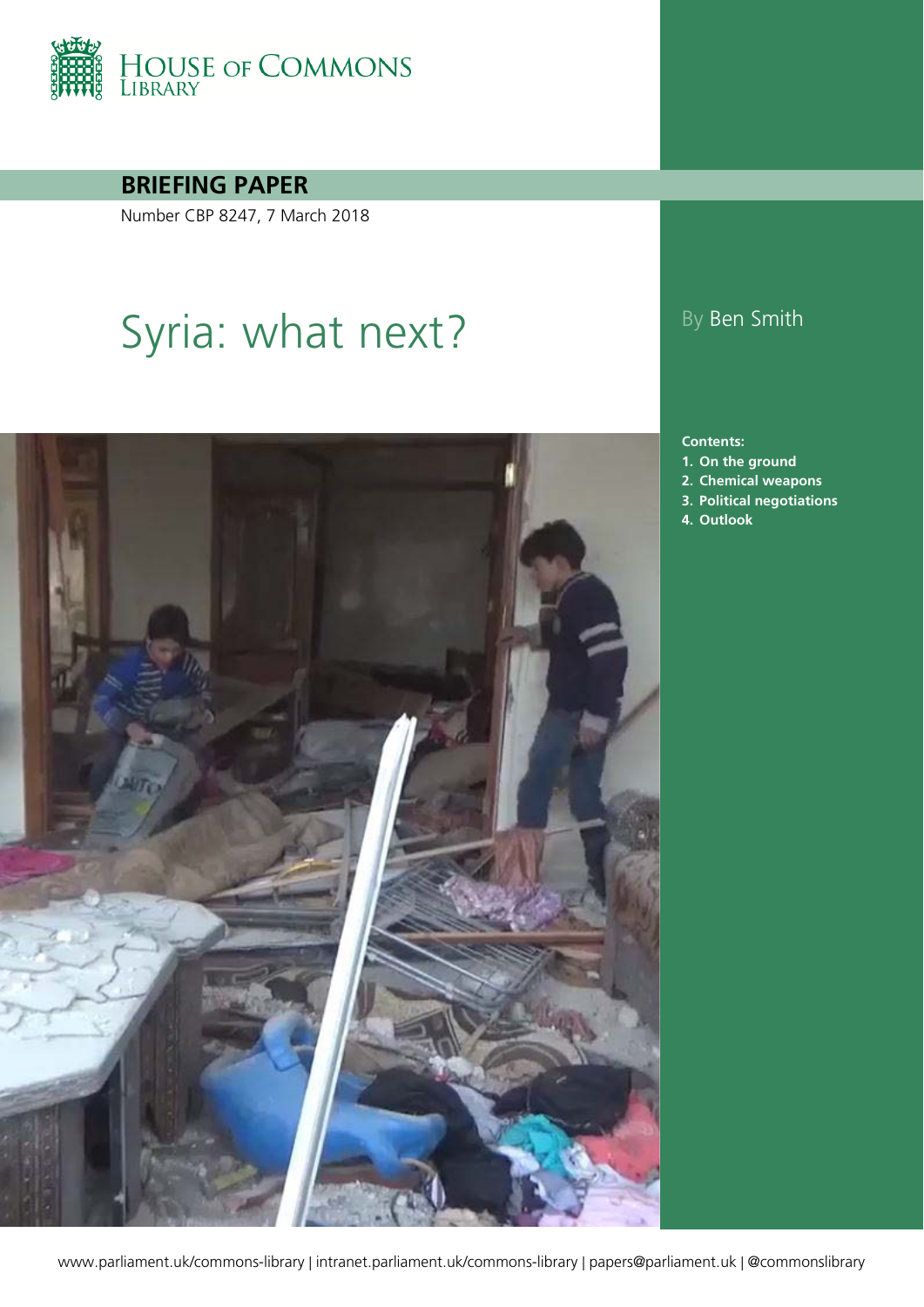## **Contents**

| Summary |                                         |    |
|---------|-----------------------------------------|----|
| 1.      | On the ground                           | 5  |
|         | 1.1 De-escalation zones                 | 5  |
|         | 1.2 Idlib and Eastern Ghouta            | 6  |
|         | 1.3 Turkey, Kurds and northern Syria.   | 8  |
|         | 1.4 Israel, Hizbollah and the southwest | 13 |
| 2.      | <b>Chemical weapons</b>                 | 15 |
| 3.      | <b>Political negotiations</b>           | 16 |
| 4.      | Outlook                                 | 18 |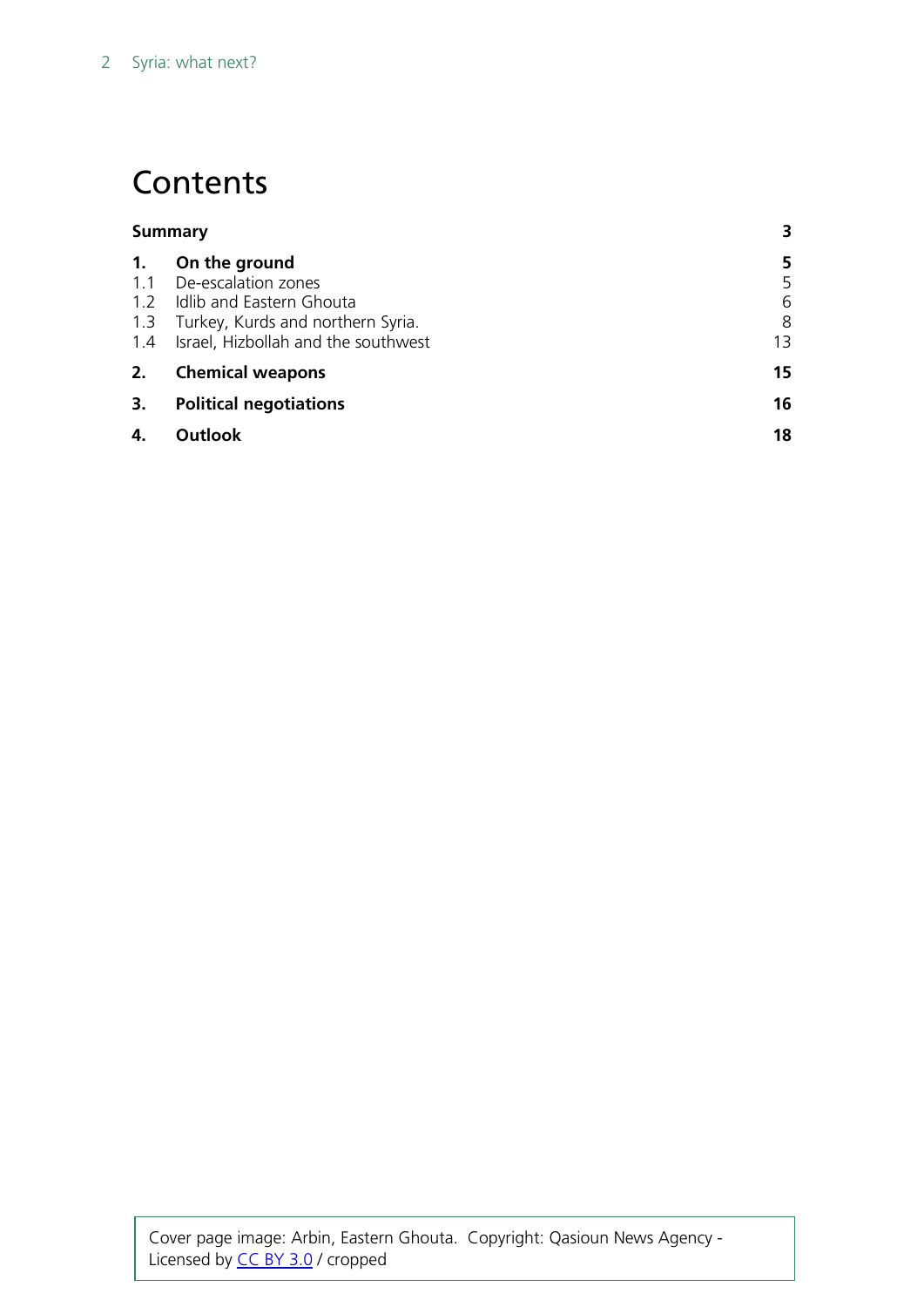# <span id="page-2-0"></span>Summary

With almost all its territory in Syria gone, ISIS/Daesh has become more like an insurgent group; the old 'Islamic State' with all the extra threat that holding territory meant, is no more. The Assad Government in Syria looks as if it will survive, supported by Iranianbacked ground forces and Russian air power.

#### **Increasing violence**

Any thoughts that these developments mean the outbreak of peace would be overoptimistic, however. As the ISIS threat has diminished, the Syrian Government and its allies have turned their attention to remaining strongholds of the Syrian opposition and other extremist groups such as Hayat Tahrir al-Sham, linked to al-Qaeda.

The four de-escalation zones established by the Russian-led [Astana political negotiations](http://researchbriefings.files.parliament.uk/documents/CBP-8011/CBP-8011.pdf) process have not all achieved their stated goal of maintaining ceasefires. While Homs and the far southwest have been relatively calm, massive destruction has been unleashed in recent weeks on Eastern Ghouta and Idlib.

Eastern Ghouta is a suburb of Damascus that is home to some 400,000 people and it is the last pocket of resistance to the Government near the capital. It has been under siege since 2013 but the increased tempo of violence in the last few weeks has killed hundreds of people. The [UN says](https://www.theguardian.com/world/2018/mar/02/syrian-forces-seize-new-ground-in-rebel-held-eastern-ghouta) that actions in Eastern Ghouta and elsewhere in Syria are probably war crimes. The Security Council [voted unanimously](http://www.securitycouncilreport.org/atf/cf/%7B65BFCF9B-6D27-4E9C-8CD3-CF6E4FF96FF9%7D/s_res_2401.pdf) for a month-long ceasefire on 24 February but short daily ceasefires organised by Russia, with artillery fire continuing, have not been enough to make much difference. One corridor was established to allow civilians to leave Ghouta, but residents are scared to leave, wary of revenge killings.

#### **Even messier?**

The defeat of ISIS and the survival of the Assads were something that Iran, Russia and the Syrian government could agree on and Turkey, long opposed to the Assads, has been more concerned about the establishment of a possibly hostile Kurdish entity along its southern border.

With the unifying enemy of ISIS largely side-lined, violence is, if anything, increasing, as involved countries compete for influence in a post-conflict Syria, and Russia may be [finding it more difficult](https://www.brookings.edu/blog/order-from-chaos/2018/02/21/russia-stumbles-in-the-fog-of-syrian-war/?utm_campaign=Brookings%20Brief&utm_source=hs_email&utm_medium=email&utm_content=60856274) to control its Syrian client than expected.

As Iran seeks to maximise a lasting military presence in Syria, the prospect of confrontations increases. Israel wants to keep Hizbollah away from its border with Syria and sees the establishment of Iranian military facilities in Syria as an unacceptable threat. And they have already conducted strikes inside Syria against alleged Iran convoys of arms for Hizbollah and military facilities.

As Turkey's increasingly nationalist government takes military action in the north of Syria against Syrian Kurdish YPG, who they say are a branch of the Turkish Kurdish PKK insurgents, they are confronting US-backed forces, a troubling situation for two NATO allies. The Turkish military action in Afrin, however, has run into difficulty as the Kurds, supported by Moscow, have turned to the Syrian Government for protection from Turkish forces. The Kurds have pulled fighters back from the battle against the remnants of ISIS to concentrate on Afrin.

The US, supporting its Kurdish allies, retains a hold on significant territory in the east of the country but that alliance has been shaken by the Turkish action in Afrin.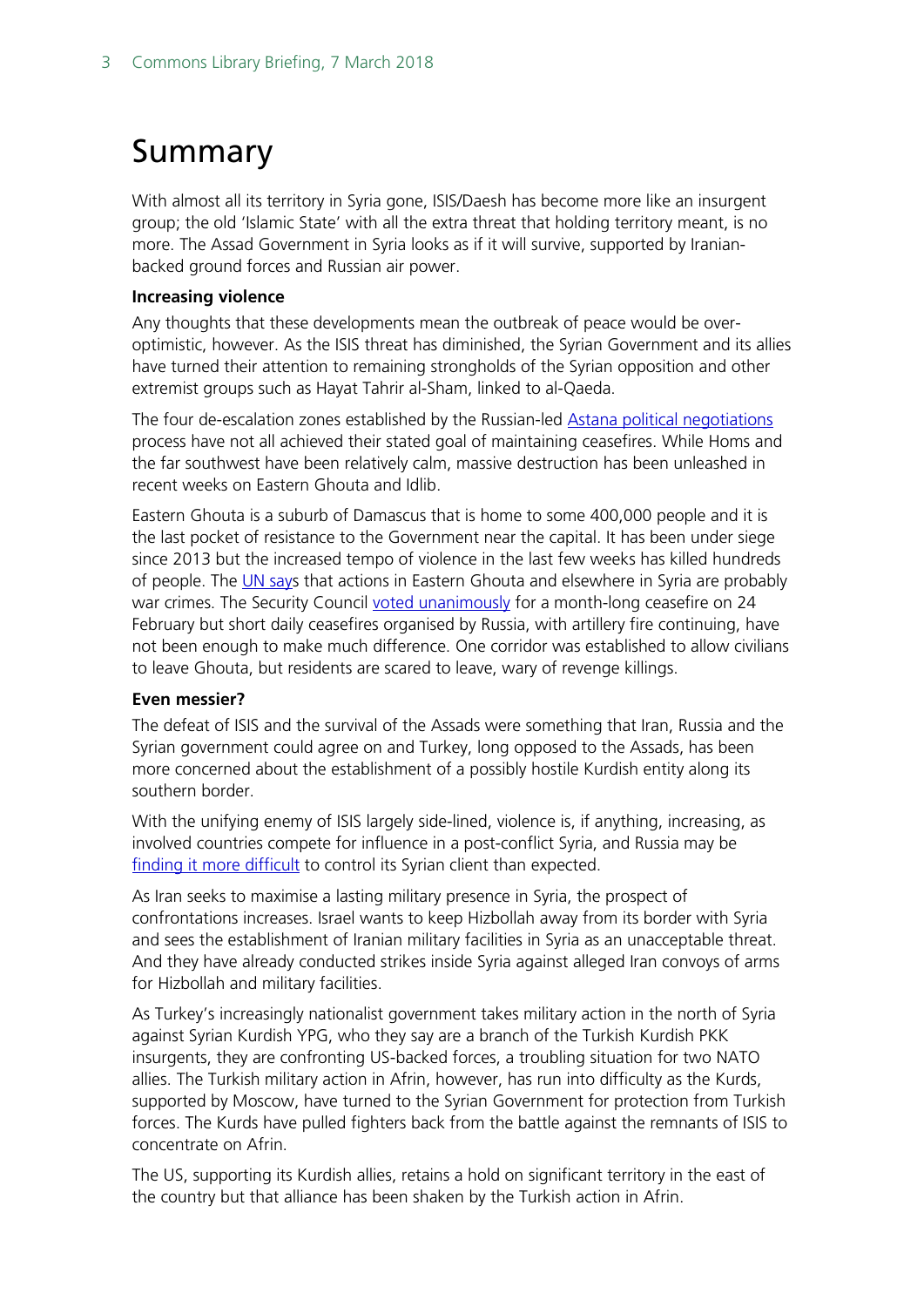#### **Chemical weapons**

There have been continuing reports of chemical weapons being used: mustard gas, chlorine and even Sarin, the most deadly of these toxins, have used, according to the [Organisation for the Prohibition of Chemical weapons.](https://www.opcw.org/news/article/opcw-fact-finding-mission-in-syria-continues-investigations-into-allegations-of-chemical-weapons-use/)

#### **Refugees and international assistance**

[According to the UN,](http://www.unocha.org/syrian-arab-republic/syria-country-profile/about-crisis) 13.1 million people need humanitarian aid, including almost 3 million people in need trapped in besieged and hard-to-reach areas. 6.5 million people have been driven from their homes to other places in Syria; well over 1.2 million have been displaced this year alone.

The UN [Humanitarian Response Plan](https://reliefweb.int/sites/reliefweb.int/files/resources/hrp_weekly_funding_status_180228.pdf) for Syria needs \$3.5 billion and as at 28 February \$3.3 billion of that remained unmet. The UK had by February 2018 [allocated £487 million](http://www.parliament.uk/written-questions-answers-statements/written-question/commons/2018-02-21/128886) for work in Syria to UN agencies and £65 million to NGOs for the financial year 2017/18.

#### **British contribution to the campaign against ISIS**

ISIS has lost 98% of the territory it once held in Iraq and Syria and in December 2017 the Iraqi government declared military victory over ISIS. The situation in Syria remains complex, with operations to defeat ISIS complicated by the ongoing Syrian civil conflict. The Coalition has committed to maintaining its military commitments in Iraq and Syria. While tracking down remaining ISIS fighters remains a priority, the military campaign has shifted towards stabilisation, capacity-building and training.

For more on this, see the Commons Briefing Paper ISIS/Daesh: what now for the military [campaign in Iraq and Syria?,](http://researchbriefings.parliament.uk/ResearchBriefing/Summary/CBP-8248) March 2018

#### **Other relevant Commons Briefing Papers include**:

[Iran update 2018](http://researchbriefings.parliament.uk/ResearchBriefing/Summary/CBP-8220), February 2018 [Lebanon 2018](http://researchbriefings.parliament.uk/ResearchBriefing/Summary/CBP-8208), January 2018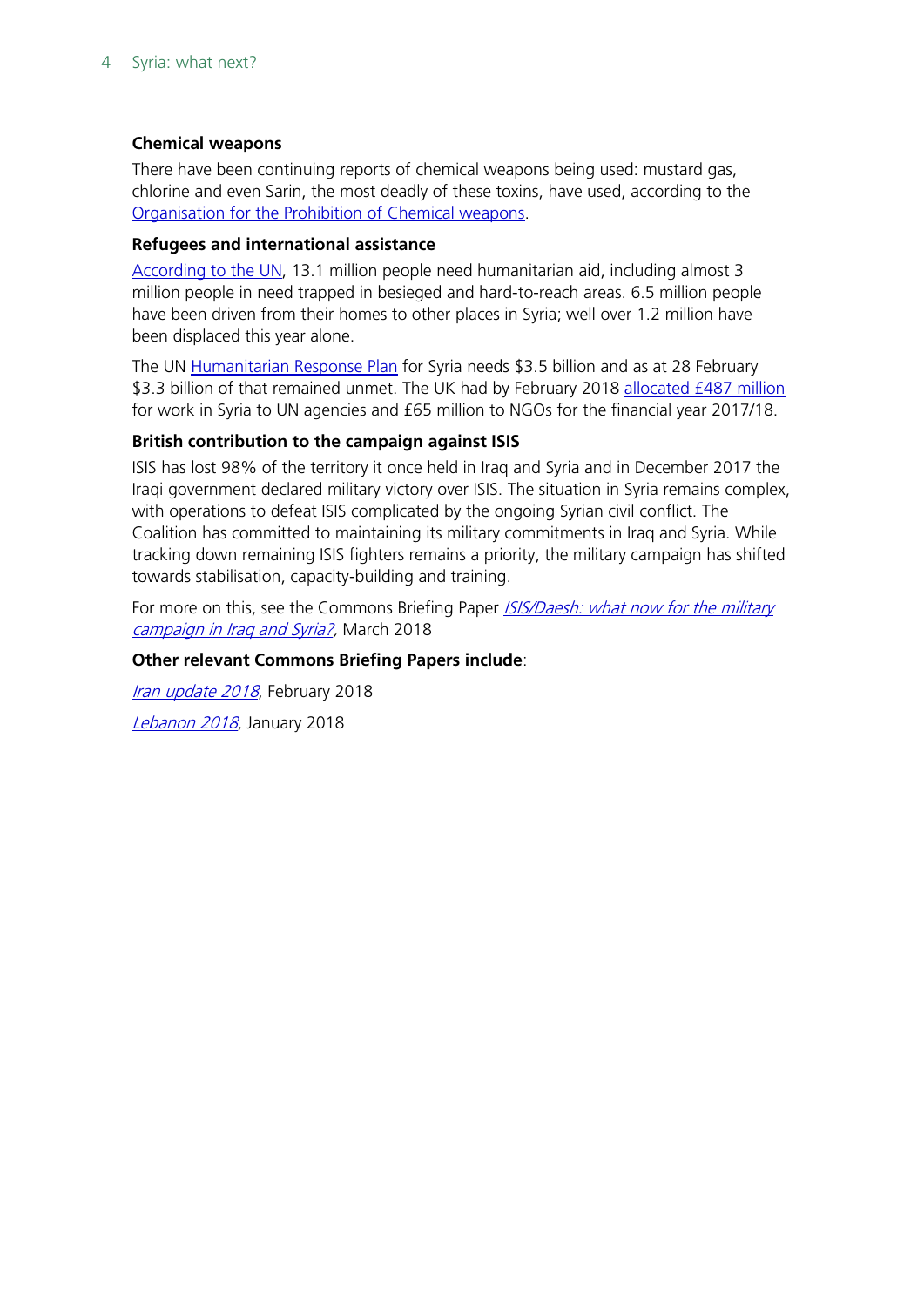# <span id="page-4-0"></span>1. On the ground



Source: *[Aljazeera](https://www.aljazeera.com/indepth/interactive/2015/05/syria-country-divided-150529144229467.html)* and *Institute for the Study of War*. Updated 21 February 2018

### <span id="page-4-1"></span>1.1 De-escalation zones

The Astana process is a series of meetings between Russia, Iran, the Syrian Government and certain Syrian factions to try to find a mediated solution to the Syrian conflict (for more see the section on political negotiations, below).

In 2017, leaders from the three countries set up de-escalation zones in Syria that covered mainly rebel-held areas in Idlib, northern Homs, Eastern Ghouta, a suburb that is home to some 400,00 people to the north of Damascus, and areas around Deraa and Quneitra in the far south near the border with Jordan.

Ceasefires were meant to be established in these de-escalation zones from summer 2017 (see the section below on political negotiations), the Syrian Government was to stop carrying out air raids and allow full humanitarian access, while the Russian air force would conduct surveillance operations only. The deal was guaranteed by Iran and Turkey as well as Russia, meaning that military personnel from those three countries would act as observers, staffing check points for example.

Critics say that the Astana process de-escalation zones were little more than an opportunity for the Syrian Government to regroup its forces and, together with its Iranian and Russian backers, to concentrate on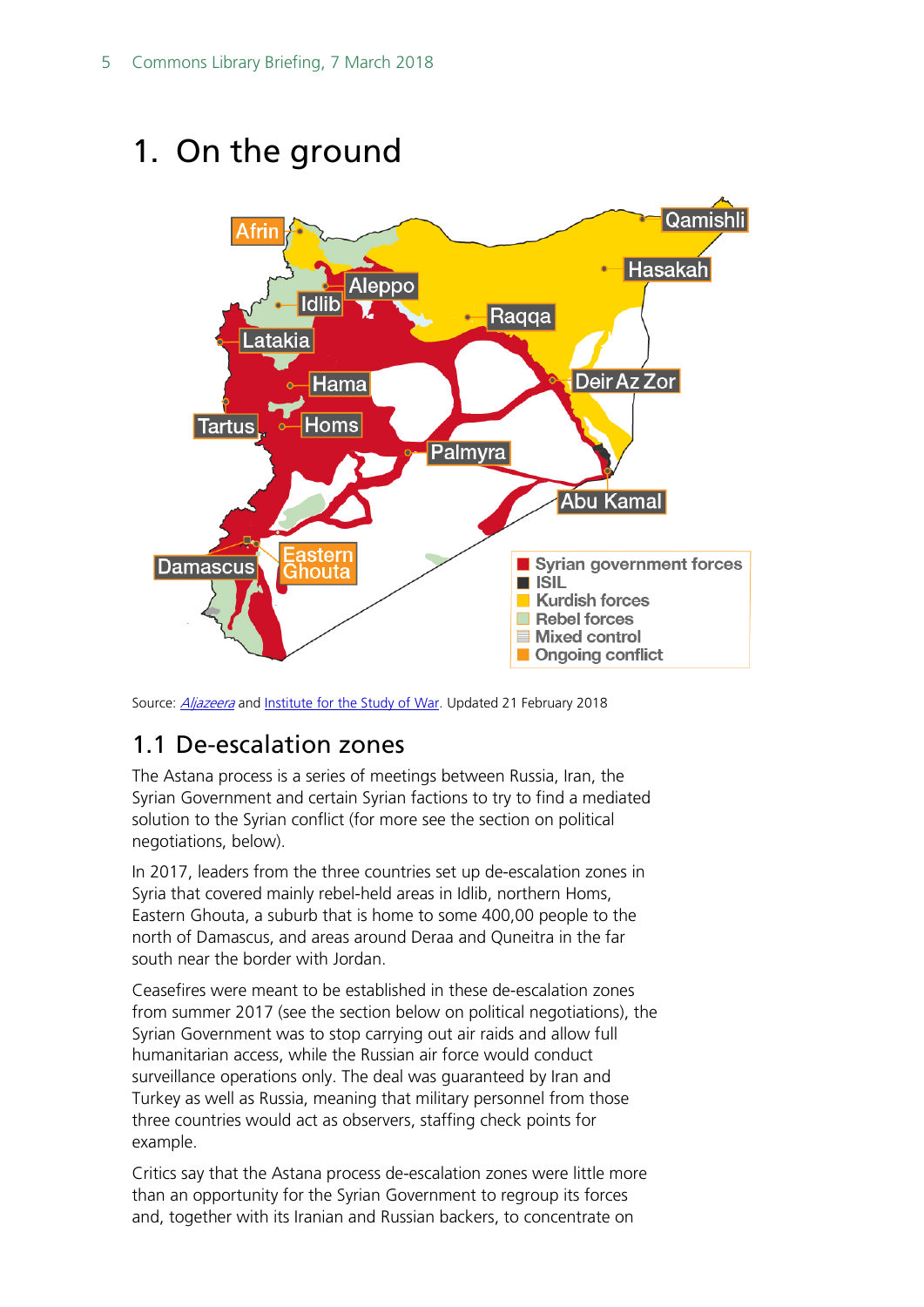knocking out resistance from each of these zones at a more leisurely pace. David Pilling in the *Financial Times* argues that, while Western powers acquiesced to the de-escalation zones, unclear about how to proceed in Syria, Iran, Russia and Syria have been pursuing their clearer goals:

Together they have turned two of the four "de-escalation zones" Moscow pushed for last year — eastern Ghouta next to Damascus and Idlib in the north-west  $-$  into the seventh circle of hell.<sup>[1](#page-5-1)</sup>

### <span id="page-5-0"></span>1.2 Idlib and Eastern Ghouta

While the Syrian Government and its allies were concentrating on the eastern and central areas of Syria, the southern de-confliction zone and those around Idlib, in the north west, and Ghouta, to the north east of Damascus, held reasonably well.

As the Syrian Government has turned its attention to Idlib and Ghouta, supported by Russian air strikes, the situation in those areas has deteriorated drastically.

On 10 February the UN High Commissioner for Human Rights said that actions in Idlib and Ghouta had been exceptionally violent:

The past week has been one of the bloodiest periods of the entire conflict, with wave after wave of deadly airstrikes leading to civilian casualties in areas of Eastern Ghouta and Idlib. The noholds-barred nature of this assault is evidenced by reports that at least nine medical facilities, six of them in Idlib and three in Eastern Ghouta, were hit by airstrikes. Even by Syria's atrocious standards, these are exceptionally deplorable developments -- and a cruel irony given that both have been declared 'de-escalation areas'.<sup>[2](#page-5-2)</sup>

#### **Idlib**

More than 2.5 million people live in the Idlib area, including over 1.1 million internally displaced people. Since December 2017, the intensification of military action against the rebel-held enclave has displaced some 270,000 people. Medical facilities have been targeted.

At the beginning of February a Russian warplane was shot down while carrying out a patrolling mission over Idlib by someone using a shoulderlaunched surface-to-air missile. The attack was claimed by al-Qaedalinked rebel group Hayat Tahrir al-Sham, who said it was in retaliation for the Russian air campaign. The Russian pilot probably killed himself with a grenade to avoid capture and was posthumously honoured by Russia. Activists on the ground in Idlib have suggested that the intense Russian airstrikes against Idlib are revenge for the incident.

Hayat Tahrir al-Sham has gained control of much of the Idlib enclave, ousting other rebel groups. It is widely described as a terrorist grouping.

<span id="page-5-1"></span>[<sup>&#</sup>x27;Russia and Iran cynically exploit divisions over Syria',](https://www.ft.com/content/44010676-1b20-11e8-956a-43db76e69936?desktop=true&segmentId=7c8f09b9-9b61-4fbb-9430-9208a9e233c8#myft:notification:daily-email:content) Financial Times, 27 February 2018

<span id="page-5-2"></span><sup>&</sup>lt;sup>2</sup> ['UN rights chief urges international action as violence soars in Syria',](http://www.ohchr.org/EN/NewsEvents/Pages/DisplayNews.aspx?NewsID=22647) UN Office of the Human Rights High Commissioner press release, 10 February 2018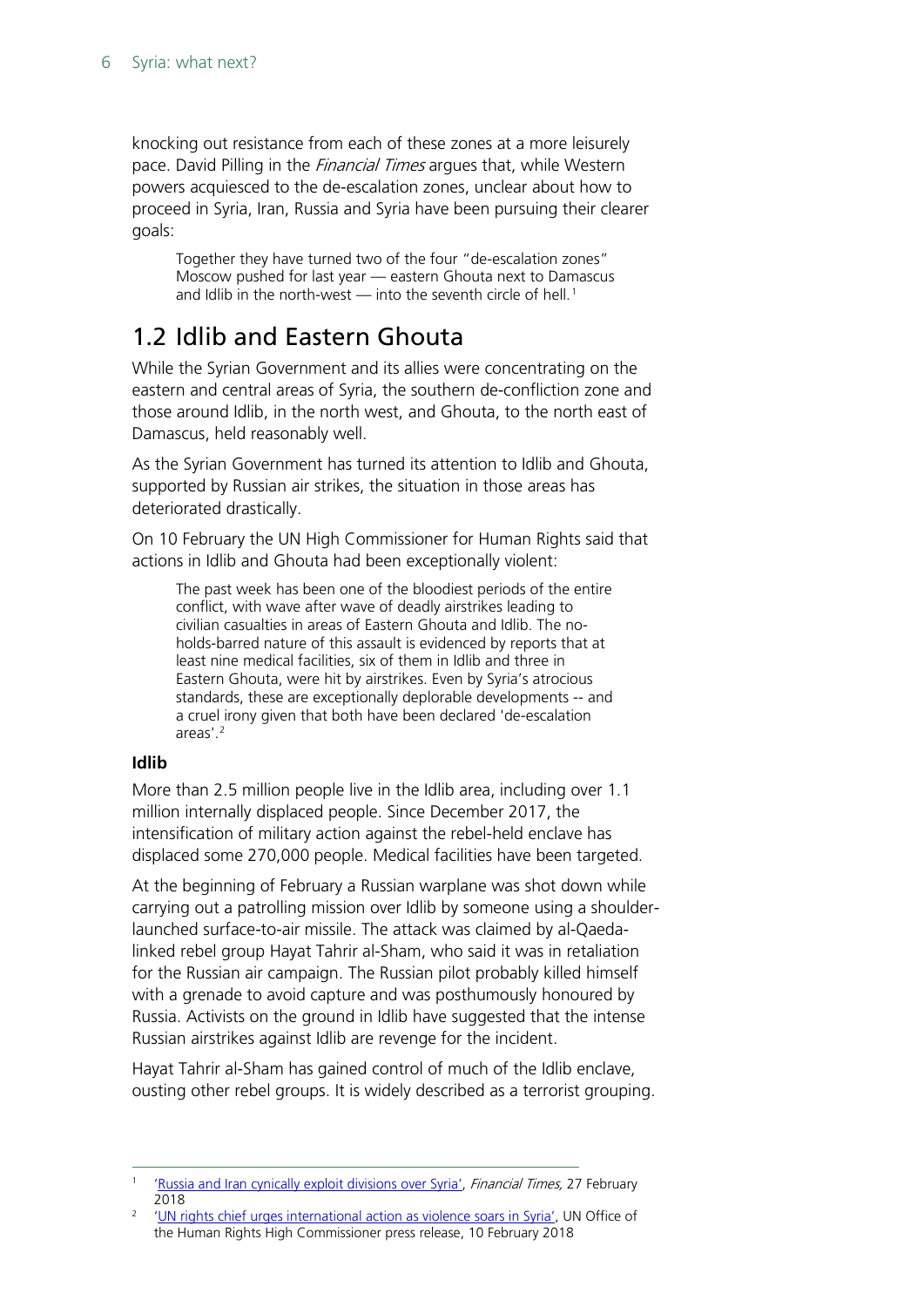#### **Eastern Ghouta**

Many medical facilities in Eastern Ghouta have been attacked and observers suspect that this is a deliberate tactic.<sup>[3](#page-6-0)</sup> Five medical centres were attacked in Eastern Ghouta and the main hospital in northern Hama has been attacked 11 times. Some 700 people have died in recent weeks.

Ghouta has been besieged since 2013, but the increased intensity of attacks has made conditions for residents there far worse. The Syrian Government has stopped humanitarian supplies from reaching the inhabitants of Ghouta, with only one convoy getting through since the beginning of the year.

On 5 February another aid convoy finally reached Eastern Ghouta, but the Syrian Government had removed many of the medical supplies, including surgical kits and insulin, before the convoy was allowed through, according to the World Health Organisation.[4](#page-6-1)

On 6 February reports emerged of chlorine gas attacks on the area, just after the aid convoy had left.

According to the Syrian Observatory for Human Rights, Government forces and their allies now control about a third of Ghouta. On 6 February, Russia said that it would provide transport and protection for rebels who wanted to leave the area. They would be allowed to keep personal weapons.<sup>[5](#page-6-2)</sup>

On 5 February, the UK Foreign Secretary called on Russia to respect the UN-mandated ceasefire:

I am deeply concerned by the continued military campaign against the civilians of Eastern Ghouta and credible reports that Russian aircraft are actively participating alongside the Assad regime, contrary to the Security Council's demand in UNSCR 2401 for a 30-day ceasefire in Syria. The areas suffering from bombardments are civilian populated areas.

There are reports of a death toll of more than 600 civilians in the last two weeks, including 200 airstrikes and over 100 killed since Russia voted in favour of the ceasefire. All this in an area that, lest we forget, Russia itself announced as a de-escalation zone through the Astana Process.<sup>[6](#page-6-3)</sup>

#### **Possible war crimes**

The UN High Commissioner for Human Rights said:

… I must emphasise that what we are seeing, in eastern Ghouta and elsewhere in Syria, are likely war crimes, and potentially crimes against humanity. Civilians are being pounded into submission or death. The perpetrators of these crimes must know they are being identified; that dossiers are being built up

<span id="page-6-2"></span><sup>5</sup> ['Syria war: 'Chlorine attack' on besieged Eastern Ghouta',](http://www.bbc.co.uk/news/world-middle-east-43300293) BBC News Online, 6 February 2018

<span id="page-6-0"></span><sup>&</sup>lt;sup>3</sup> Abdulkarim Ekzayez, 'Attacks on Healthcare in Syria Look Like a Bloody Strategy of [Forced Displacement',](https://www.chathamhouse.org/expert/comment/attacks-healthcare-syria-look-bloody-strategy-forced-displacement?utm_source=Chatham%20House&utm_medium=email&utm_campaign=9229060_CH%20Newsletter%20-%2002.03.2018&utm_content=Syria-CTA&dm_i=1S3M,5HT6S,NUT8AU,LAYFG,1) Chatham House, 23 February 2018

<span id="page-6-1"></span><sup>4</sup> 'First aid convoy in weeks reaches rebel-held eastern Ghouta', Financial Times, 5 March 2018

<span id="page-6-3"></span><sup>6</sup> ['Foreign Secretary statement on Syrian ceasefire',](https://www.gov.uk/government/news/foreign-secretary-statement-on-syrian-ceasefire) Foreign and Commonwealth Office press release, 5 |march 2018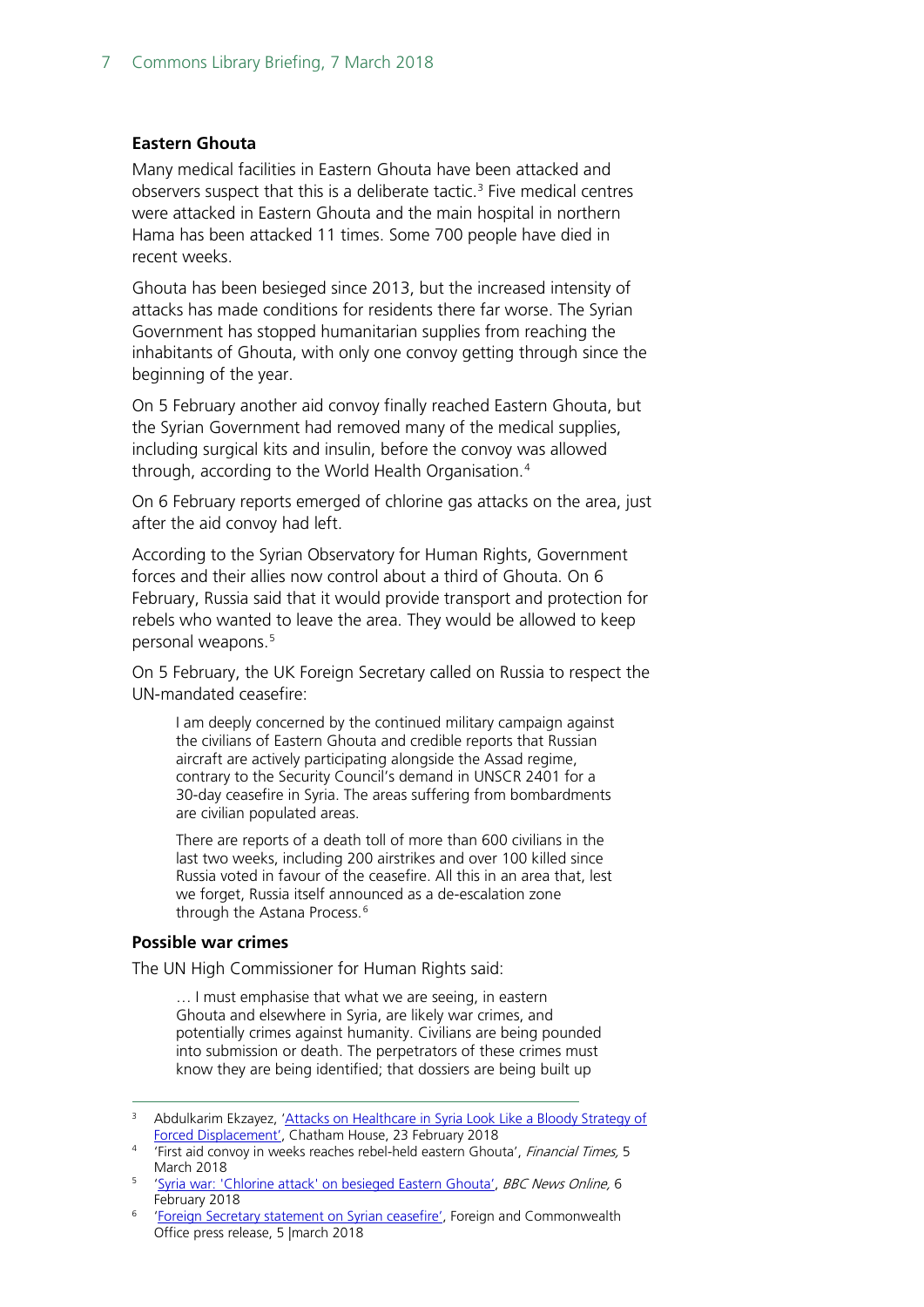with a view to their prosecution; and that they will be held accountable for what they have done.[7](#page-7-1)

On 6 February 2018 the UK Government set out its response to alleged atrocities in the area, in response to a Parliamentary Question:

The Assad regime is responsible for the vast majority of civilian deaths in Syria through the disproportionate and indiscriminate bombing of civilian areas, and according to the UN Commission of Inquiry, the deliberate targeting of civilian infrastructure, including medical facilities and schools. It has also sought to terrorise civilians through chemical weapons attacks, starvation sieges, and the torture and killing of tens of thousands of arbitrarily detained persons. We are particularly concerned about the recent escalation of violence in Idlib province, where the regime has launched a large-scale offensive displacing up to 200,000 civilians, and a number of airstrikes on civilian infrastructure, including hospitals, have been reported. We are also deeply concerned about the plight of the 400,000 people in Eastern Ghouta, which has been besieged by the regime since October 2013, and where civilians including children are dying from starvation and lack of medical care. There have also been reports of regime chlorine attacks in Eastern Ghouta in recent weeks. We have raised our concerns in the UN Security Council and International Syria Support Group and have called on Russia to use its influence to stop these atrocities.<sup>[8](#page-7-2)</sup>

### <span id="page-7-0"></span>1.3 Turkey, Kurds and northern Syria.

As chaos continues in Syria and the Assad Government seems to have survived (albeit dependent on Russian and Iranian support) one group that seemed to have done well was the YPG (People's Protection Force), the Syrian Kurdish group that has taken control of about a quarter of Syrian territory. That success was partly due to the support of the US, whose air force backed ground troops from the YPG in the first defeat for ISIS, in the town of Kobane on the Turkish border, and, with their related force the Syrian Democratic Forces (SDF, a mixed ethnicity group including Arabs), in the campaign against the ISIS 'capital' in Raqqah.

Turkey has always been uneasy, to say the least, about the strength of the Kurds in northern Syria. Ankara is concerned about the connection between the YPG and Turkey's own PKK Kurdish group, which is designated a terrorist organisation by Turkey, [the UK,](https://www.gov.uk/government/uploads/system/uploads/attachment_data/file/670599/20171222_Proscription.pdf) [the EU](http://eur-lex.europa.eu/legal-content/en/TXT/PDF/?uri=CELEX:32017D1426&from=EN) and the [US.](https://www.state.gov/j/ct/rls/other/des/123085.htm)

#### *Operation Euphrates Shield*

The first Turkish action to hold back the Syrian Kurds was Operation Euphrates Shield, when Turkish troops moved into Syrian territory in March 2017 supported by some Syrian opposition troops, and battled both ISIS and the YPG/SDF. The Turks were keen to prevent the two parts of Kurdish-held territory along the border with Turkey from joining up.

<span id="page-7-1"></span>[<sup>&#</sup>x27;Eastern Ghouta death toll casts doubt on Russia's truce plans',](https://www.theguardian.com/world/2018/mar/02/syrian-forces-seize-new-ground-in-rebel-held-eastern-ghouta) Guardian, 2 March 2018

<span id="page-7-2"></span><sup>8</sup> [Written question -](http://www.parliament.uk/written-questions-answers-statements/written-question/lords/2018-01-23/HL4986) HL4986, 6 February 2018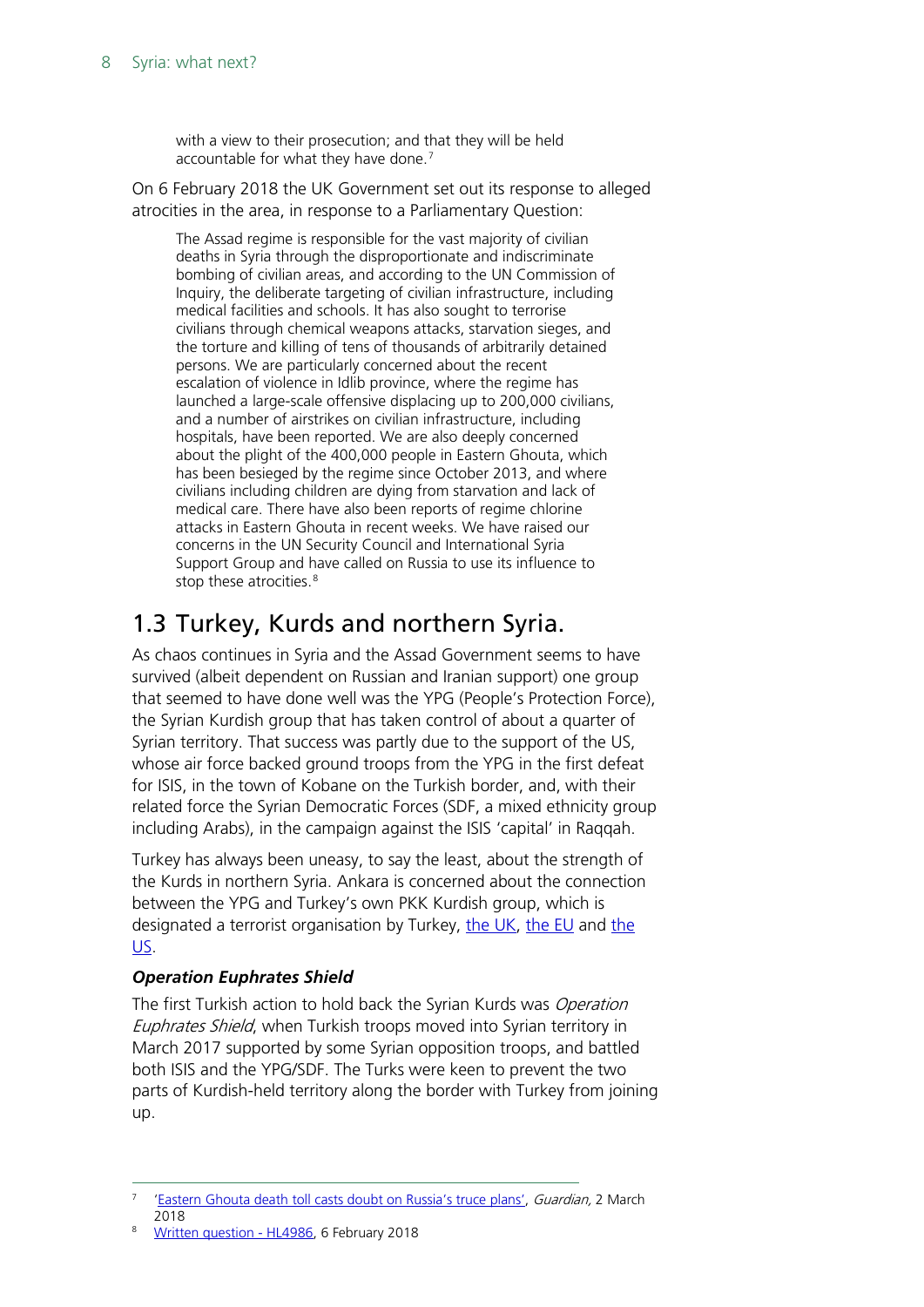

Operation Euphrates Shield was successful in maintaining a corridor between the two parts of Kurdish-held territory, although Turkey did



Source: **Syrialiveuamap.com** 

Manbij is an Arab-majority town controlled by the Kurdish-led Syrian Democratic Forces; the Obama Administration promised Turkey that the SDF would pull out once ISIS had been driven out.

On 14 January US Administration announced that it would support the creation of new border force of 30,000 personnel based on veterans of the Syrian Democratic Forces (SDF), the Kurdish-led militia that spearheaded the campaign for Raqqah. The Turkish Government summoned the US Ambassador to protest; a spokesman said that the US was "taking worrying steps to legitimise this organisation and make it lasting in the region". Like other participants, the US wants to retain a stake in effective forces and controlled territory in Syria in order not to be excluded from post-conflict negotiations.

#### *Operation Olive Branch,* **Afrin**

On 20 January 2018 Turkey started its campaign in Afrin, the western part of YPG territory, announcing its intention to move further westward to Manbij. The *Operation Olive Branch* is a collaboration between regular Turkish troops and fighters from the Free Syrian Army, the 'moderate' rebel force that has also been backed by the West and its allies. Afrin houses hundreds of thousands of refugees from other parts of Syria, who fled to the region because of its relative stability. Now several thousand people have been forced out of their homes in Afrin.

There have been reports that Arab Syrian rebels have been using the assault as an opportunity to settle scores with the Kurds, and that looting and executions are on the rise.<sup>[9](#page-8-0)</sup> Syrian Arabs say that Kurdish fighters committed abuses after expelling ISIS from territory further east.

<span id="page-8-0"></span>[<sup>&#</sup>x27;Syrian rebels are using the Turkish offensive](https://www.washingtonpost.com/world/syrian-rebels-are-using-the-turkish-offensive-to-take-revenge-against-kurds/2018/03/06/85c36eea-1e2d-11e8-8a2c-1a6665f59e95_story.html?utm_term=.0df85d0396f5) to take revenge against Kurds', Washington Post, 7 March 2018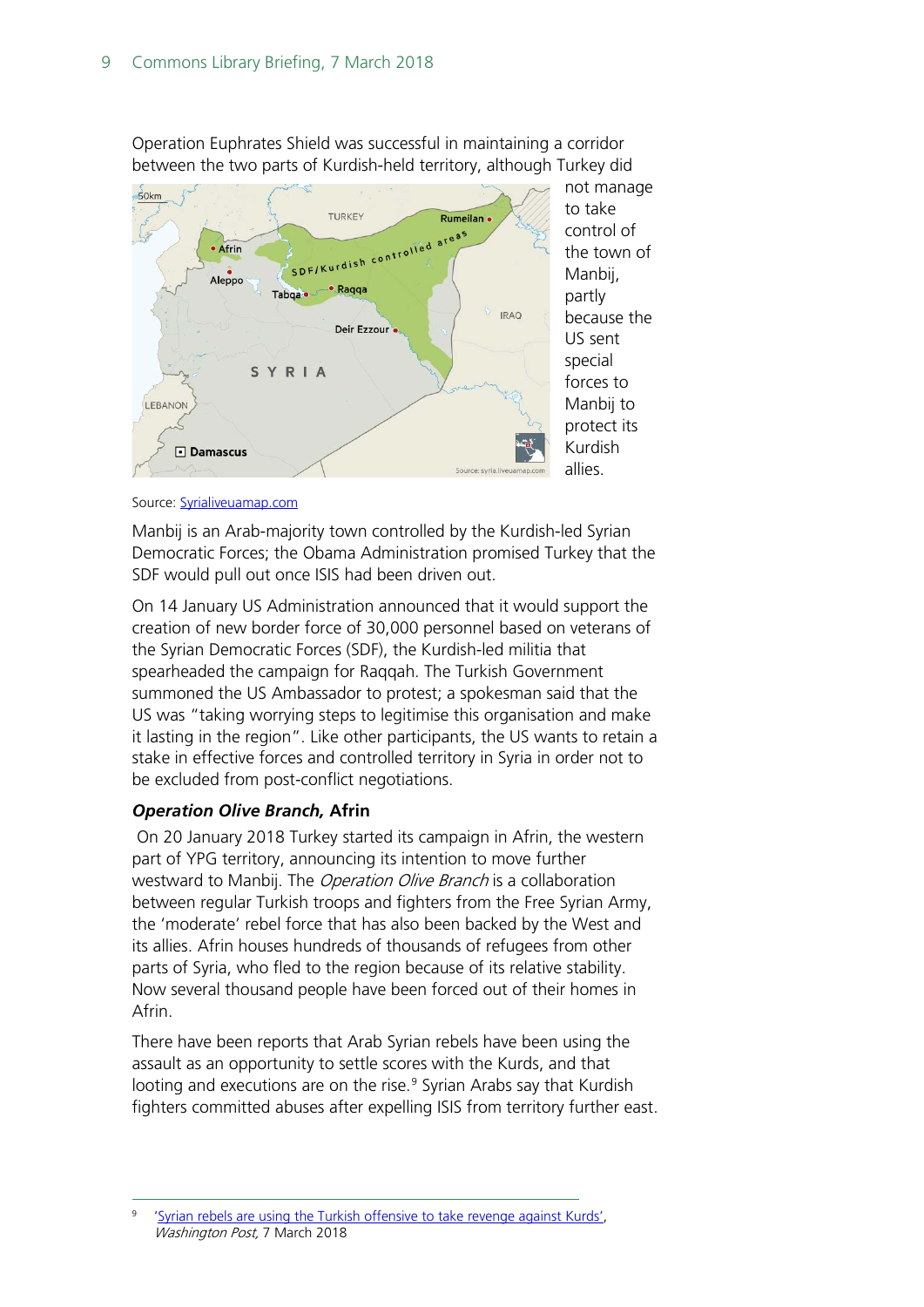US patrols have remained in Manbij and have been exchanging fire with Turkey-supported Syrian rebel groups. Most of the conflict has been along the Turkish border.

Human Rights Watch has alleged that Turkish border guards have fired on refugees, either from Afrin or from other parts of Syria, especially Idlib, as they approached the Turkish border. Turkey has strongly denied the claim. [10](#page-9-0) The authorities in Afrin have placed restrictions on people entering and leaving the area, raising fears for the safety of refugees from the violence both in Afrin and Idlib.

In February, it was reported that talks between the YPG and the Assad Government would see Syrian Government forces establishing themselves in Afrin. The state news agency said:

Popular forces will arrive in Afrin in the next few hours to support the steadfastness of its people in confronting the aggression which Turkish regime forces have launched on the region.

This drew strong condemnation from the Turkish foreign minister:

If the regime is entering there to cleanse the PKK and PYD [the Democratic Union Party, the political wing of the YPG], then there are no problems. However, if it comes in to defend the YPG, then nothing and nobody can stop us or Turkish soldiers.<sup>[11](#page-9-1)</sup>

Kurdish officials said that any Syrian Government military presence in the Afrin region would be limited. On 3 March it was reported that Turkish forces had attacked forces backing the Syrian Government in Afrin, killing 36 people.<sup>[12](#page-9-2)</sup>

Russia initially agreed to the Turkish campaign, allowing Turkish warplanes to attack Afrin through airspace controlled by Russia. Recently, Russia helped broker talks between the YPG and the Assad Government, and some suggest that the Russian acceptance of Turkish action in Afrin is aimed at driving the Kurds into the arms of the Assads, thereby weaning them off their alliance with the US.<sup>[13](#page-9-3)</sup>

Having initially acquiesced to the Turkish action in Afrin, Russia said on 21 February that Syria's territorial integrity must be respected, switching its support from Turkey to the Syrian Government, and making Turkey's situation very difficult.

The Syrian Kurds may have overestimated the extent of the US Administration's support for their ambitions; the reaction in Washington remains to be seen, but the conflict sets Turkish forces and US-backed forces in direct confrontation. Representatives of the Kurdish-dominated Syrian Democratic Forces said that they were pulling thousands of

<span id="page-9-0"></span><sup>&</sup>lt;sup>10</sup> [Turkey/Syria: Border Guards Shoot, Block Fleeing Syrians',](https://www.hrw.org/news/2018/02/03/turkey/syria-border-guards-shoot-block-fleeing-syrians) Human Rights Watch, 3 February 2018

<span id="page-9-1"></span><sup>&</sup>lt;sup>11</sup> ['Turkey warns Assad against supporting Kurdish forces',](https://www.ft.com/content/0aa5b7da-156e-11e8-9376-4a6390addb44?desktop=true&segmentId=7c8f09b9-9b61-4fbb-9430-9208a9e233c8#myft:notification:daily-email:content) Financial Times, 19 February 2018

<span id="page-9-2"></span><sup>&</sup>lt;sup>12</sup> 'At least 36 dead after Turkish forces hit pro-Syrian government troops in Afrin', Independent, 3 March 2018

<span id="page-9-3"></span><sup>&</sup>lt;sup>13</sup> ['Turkey's Risky Adventure in Afrin',](http://carnegieendowment.org/sada/75419?mkt_tok=eyJpIjoiWmpnMFpERTJZekEzTlRkbSIsInQiOiJ5NDRneUxiam1GYjBsN0JGdkNBSmJYUEJqZFc4emhCZ2paZEYyUDlPK2NjY29kSlNFeCtWemVVNjhCYWVWaks4TkUrWkxHbEtjWXZ4RFlPMzNNbjBENGEyaHV5aUpVVmpsaVFCajFQcDdcL2ZYeW9QME85VFd6YklQZEw5bTVIc1AifQ%3D%3D) Carnegie Endowment for International Peace, 1 February 2018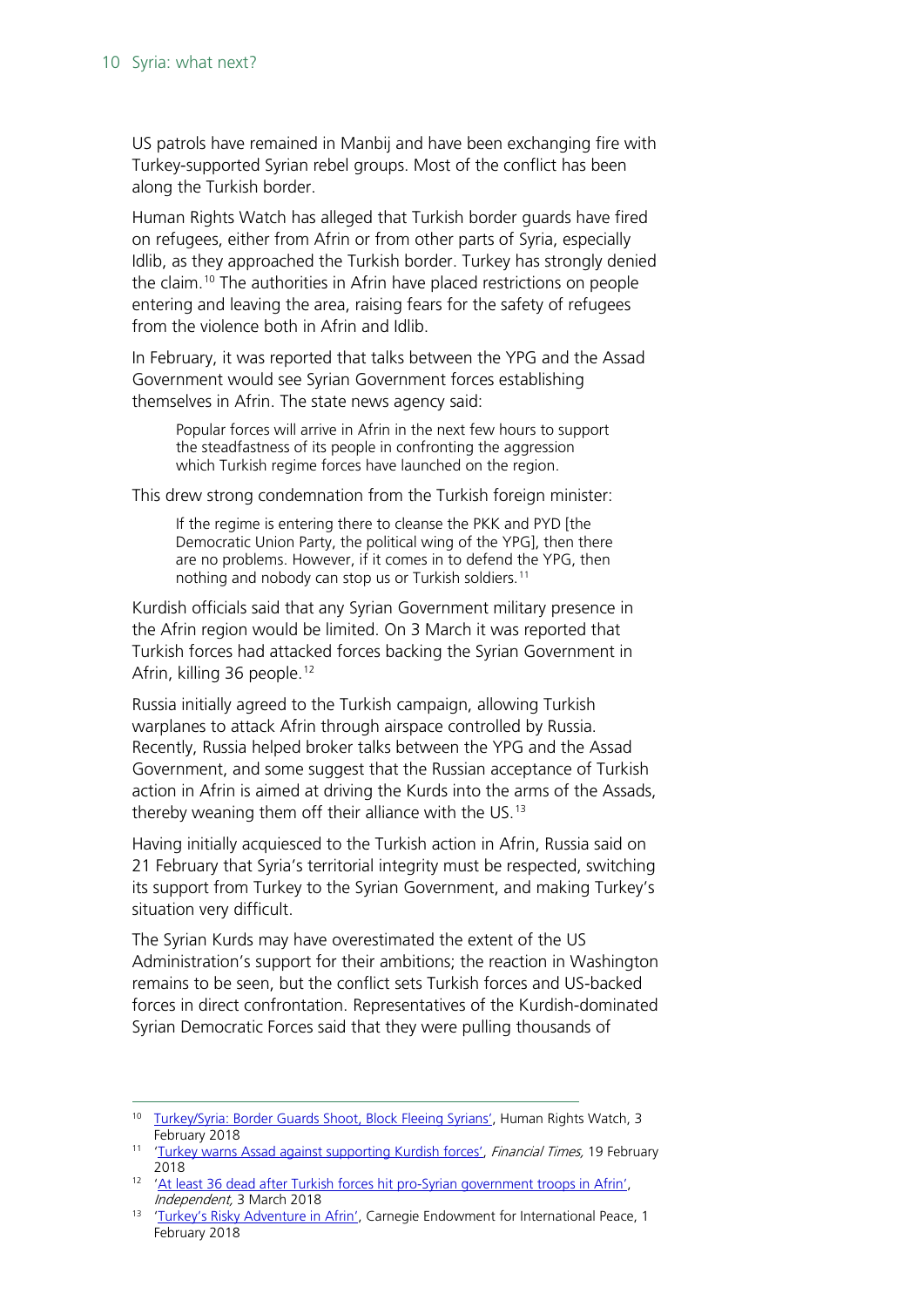fighters back from the battle to remove the remnants of ISIS from Deir al-Zour to bolster their defences in Afrin.<sup>[14](#page-10-0)</sup>

Some commentators argue that the reaction from European leaders to the Afrin campaign has been lukewarm, perhaps influenced by Turkish assertions that the operation will protect Europe from undocumented immigration. Kurdish representatives have talked about "the failure of the international community to curb the Turkish aggression and put real pressure" on Turkey.[15](#page-10-1) Alan Duncan, Minister of State for Europe and the Americas, said that the UK has called for de-escalation:

We are closely following developments in Afrin in north-western Syria, and the Foreign Secretary and other Ministers are in regular contact with their Turkish counterparts. We have called for deescalation and the protection of civilians. While recognising Turkey's legitimate interest in the security of its borders, it remains in our shared interest to focus on achieving a political settlement that ends the war and suffering, provides stability for all Syrians and the wider region, and secures the enduring defeat of Daesh.<sup>[16](#page-10-2)</sup>

#### **Deir al-Zour**

Deir al-Zour (also transliterated Deir ez-Zour) is a town on the banks of the Euphrates. The river marks the boundary between territory held by US-backed Kurds, on the eastern side, and the Syrian Government, on the west.

In February 2018, the Russian Government conceded that Russian nationals and citizens of former Soviet states had been injured in clashes near Deir al-Zour. Armed units backing the Syrian Government had attacked a Kurdish-led SDF military base backed by the US-led coalition. The US military responded with heavy artillery and air strikes, killing at least 100 of the attackers. Russia and the US had communicated over de-confliction channels about the incident, and Russia had denied that any of its troops were in the area, allowing Moscow to act as if relations with the US had not been affected. Analysts concluded that Russia was using Wagner, a private military company hired by the Kremlin to minimise official casualties and maximise deniability for the Russian ground operation.

The last remaining pocket of ISIS territory is on the eastern bank of the Euphrates to the south of Deir al-Zour; ISIS fighters have been putting up a fierce resistance to the mainly Kurdish-led forces trying to drive them out but those Kurdish forces may be turning their attention to the Turkish operation in Afrin.

#### **Human situation**

The town of Afrin has been blockaded, preventing civilians from escaping the bombardment, according to the UN Office for the Coordination of Humanitarian Affairs.<sup>[17](#page-10-3)</sup> Although conflict in Ghouta and Idlib is causing greater suffering at present, the potential for Afrin

<span id="page-10-0"></span><sup>&</sup>lt;sup>14</sup> [Kurds pull back from ISIS fight in Syria, saying they feel let down by U.S',](https://www.washingtonpost.com/world/kurds-pull-back-from-isis-fight-in-syria-say-they-are-let-down-by-us/2018/03/06/3fd2c2ca-2173-11e8-946c-9420060cb7bd_story.html?utm_term=.f3690279d034) Washington Post, 7 March 2018

<span id="page-10-1"></span> $15$  Ibid.

<sup>16</sup> [HC Written question –](http://www.parliament.uk/written-questions-answers-statements/written-question/commons/2018-02-27/130156) 130156, 5 March 2018

<span id="page-10-3"></span><span id="page-10-2"></span><sup>17</sup> UNOCHA, [Turkey | Syria: Recent Developments in Northwestern Syria \(Idleb](https://reliefweb.int/sites/reliefweb.int/files/resources/Latest_Developments_in_North-western_Syria_20180130.pdf)  [Governorate and Afrin District\)](https://reliefweb.int/sites/reliefweb.int/files/resources/Latest_Developments_in_North-western_Syria_20180130.pdf), 30 January 2018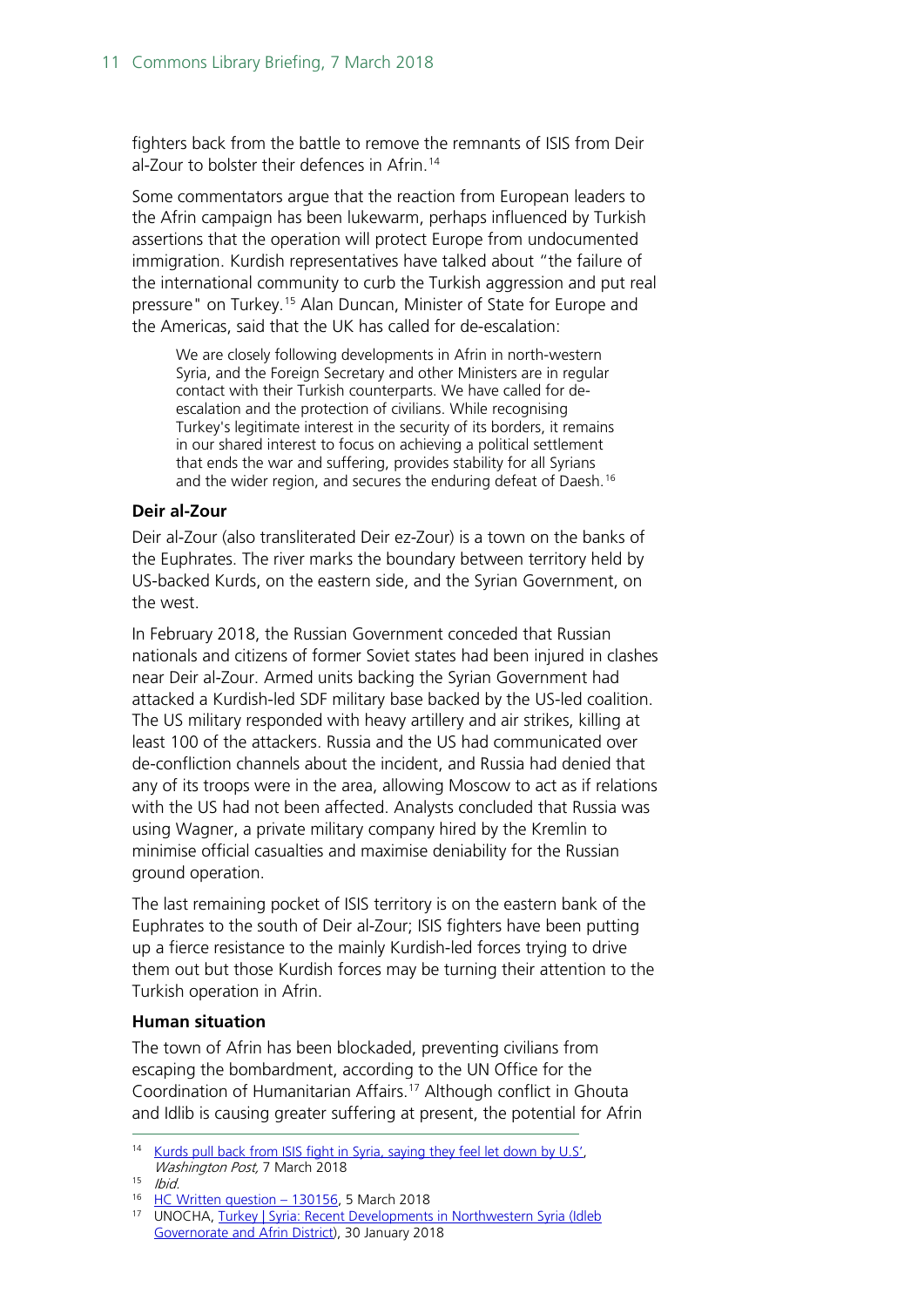to become more damaging is evident. Already at the end of January, some 15,000 people may have been displaced.

On 5 February Oxfam reported that over 140 were dead and hundreds more injured in Afrin.<sup>[18](#page-11-0)</sup> Agencies have limited ability to get to those in need of help. Oxfam's country director said:

Many people are in desperate need of humanitarian aid, so international agencies need to have safe access so they can bring in food and medical supplies that are fast running out. We urge all warring parties to minimize the risks of harming the lives and destroying the homes of thousands of trapped civilians. In the name of humanity, these people who have suffered so much already should be allowed to safely escape the violence. [19](#page-11-1)

#### **UK Government policy**

In February the Foreign and Commonwealth Office said that it was in contact with the Turkish Government over the Afrin operation:

The Foreign Secretary has been in contact with Turkish Foreign Minister Çavuşoğlu about the situation in Afrin. We are closely following developments in Afrin and wider north-western Syria. We are calling for de-escalation and protection of civilians. While recognising Turkey's legitimate interest in the security of its borders, it remains in our shared interest to focus on achieving a political settlement that ends the war and suffering, provides stability for all Syrians and the wider region, and secures the enduring defeat of Daesh.[20](#page-11-2)

The House of Commons Foreign Affairs Committee reported recently on the Kurds, and called for the UK Government to clarify its position on the YPG:

Turkey sees the PYD/YPG as an extension of the Kurdistan Workers' Party (PKK). Like Turkey, the UK defines the PKK as a terrorist organisation. Unlike Turkey, it does not apply that designation to the PYD/YPG. But the evidence to our inquiry clearly argued that these organisations were linked, with the nature and extent of these links being debatable. But the FCO's view was incoherent. Its statements refer to 'reported' links, but to have a clear policy the FCO should have its own clear view. The FCO should also have a position on whether the PYD/YPG should be included within the Geneva process to end Syria's war and discuss the country's future, given that new fighting and a further complication of the conflict risks being the alternative.

In light of the group's influence in Syria, the FCO should clarify its own position on the relationship between the PYD/YPG and the PKK. Having supported the SDF militarily, the FCO must also be clear about whether it will continue to do so—and whether it will engage with the de facto authorities in the areas liberated by the SDF from Daesh—as the YPG, the SDF's main component, comes into conflict with the UK's NATO ally Turkey.<sup>[21](#page-11-3)</sup>

<span id="page-11-0"></span><sup>&</sup>lt;sup>18</sup> ['Thousands trapped in Syria's Afrin district need protection and aid',](https://www.oxfam.org/en/pressroom/pressreleases/2018-02-05/thousands-trapped-syrias-afrin-district-need-protection-and-aid) Oxfam press release, 5 February 2018

<span id="page-11-1"></span> $19$  Ibid.

<sup>&</sup>lt;sup>20</sup> [HC Written question –](http://www.parliament.uk/written-questions-answers-statements/written-question/commons/2018-01-31/125976) 125976, 8 February 2018

<span id="page-11-3"></span><span id="page-11-2"></span><sup>&</sup>lt;sup>21</sup> House of Commons Foreign Affairs Committee *Kurdish aspirations and the interests* [of the UK,](https://publications.parliament.uk/pa/cm201719/cmselect/cmfaff/518/518.pdf) Third Report of 2017–19, HC 518, 11 February 2018, Summary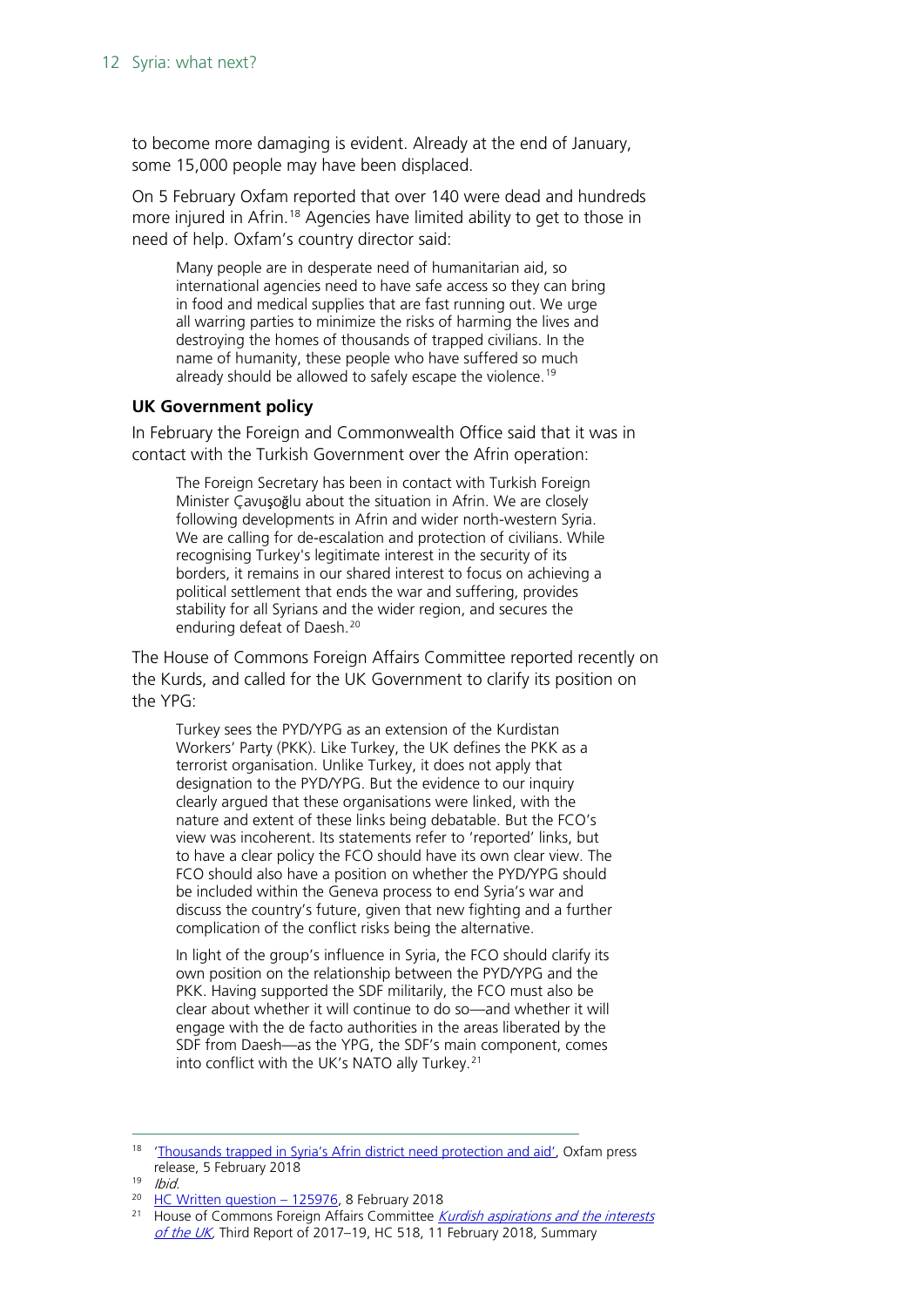### <span id="page-12-0"></span>1.4 Israel, Hizbollah and the southwest

#### **Quneitra and Deraa**

As one of the last strongholds of the opposition to the Syrian Government, the region in the far southwest of Syria, became a deconfliction zone under the provisions of the Astana agreement of May 2017. Those zones were to be guaranteed by Iran, Turkey and Russia.

As with other de-escalation agreements, the difficulty has been in enforcement. A monitoring centre was established in Amman, Jordan, with Russian, US and Jordanian representatives, in a supplementary agreement signed by Russia, the US and Jordan in November 2017. The southwest agreement was reported to contain undertakings that no Iranian-backed foreign fighters would be allowed near the Israeli border or Jordanian border, including the Golan Heights, the part of Syria occupied by Israel to dominate the Syrian border.

The de-escalation zone in the southwest has held, at least in comparison with the violence seen in Eastern Ghouta and Idlib. That relative calm may not last, however.

#### **Hizbollah**

Hizbollah has had a successful conflict, at least as far as demonstrating military prowess is concerned. The Lebanese Shiite militia dominates a buffer zone in Syria along the Lebanese border, and is close to Quneitra, a town right by the Golan Heights.

Although Israel's strategy so far has been to stay out of the Syria conflict, its forces have struck Hizbollah-related positions several times. Israel is particularly worried that Iran should not supply Hizbollah with advanced technology weapons. The Israeli defence minister said in April 2017: "We will not allow the transfer of sophisticated weapons to terror groups, and in particular Hezbollah."<sup>[22](#page-12-1)</sup>

In January, Israel reportedly attacked a Hizbollah arms base near Damascus and on 10 February bombed a military base near Palmyra.

At the Munich Security Conference, Israeli Prime Minister Binyamin Netanyahu said that Israel is ready military action against Hizbollah and Iran:

We will act without hesitation to defend ourselves and we will act, if necessary, not just against Iran's proxies that are attacking us, but also against Iran itself.<sup>[23](#page-12-2)</sup>

His intervention came after Israel claimed to have shot down an Iranian drone in Israeli airspace. Responding to the alleged drone incursion, an Israeli warplane entered Syrian airspace to target the control base for the drone, but was shot down by Syrian anti-aircraft fire.

Binyamin Netanyahu set out an Israeli 'red line': that Iran would never be allowed to establish a permanent military presence in Syria.

<span id="page-12-1"></span><sup>&</sup>lt;sup>22</sup> ['Day after reported airstrike, Ya'alon warns Iran not to arm](https://www.timesofisrael.com/day-after-reported-strike-yaalon-warns-iran-from-arming-hezbollah/) Hezbollah', Times of Israel, 26 April 2015

<span id="page-12-2"></span><sup>&</sup>lt;sup>23</sup> ['Israel says it is ready to act against Iran after Syrian incident',](https://www.ft.com/content/8e4200d8-149e-11e8-9376-4a6390addb44) Financial Times, 18 February 2018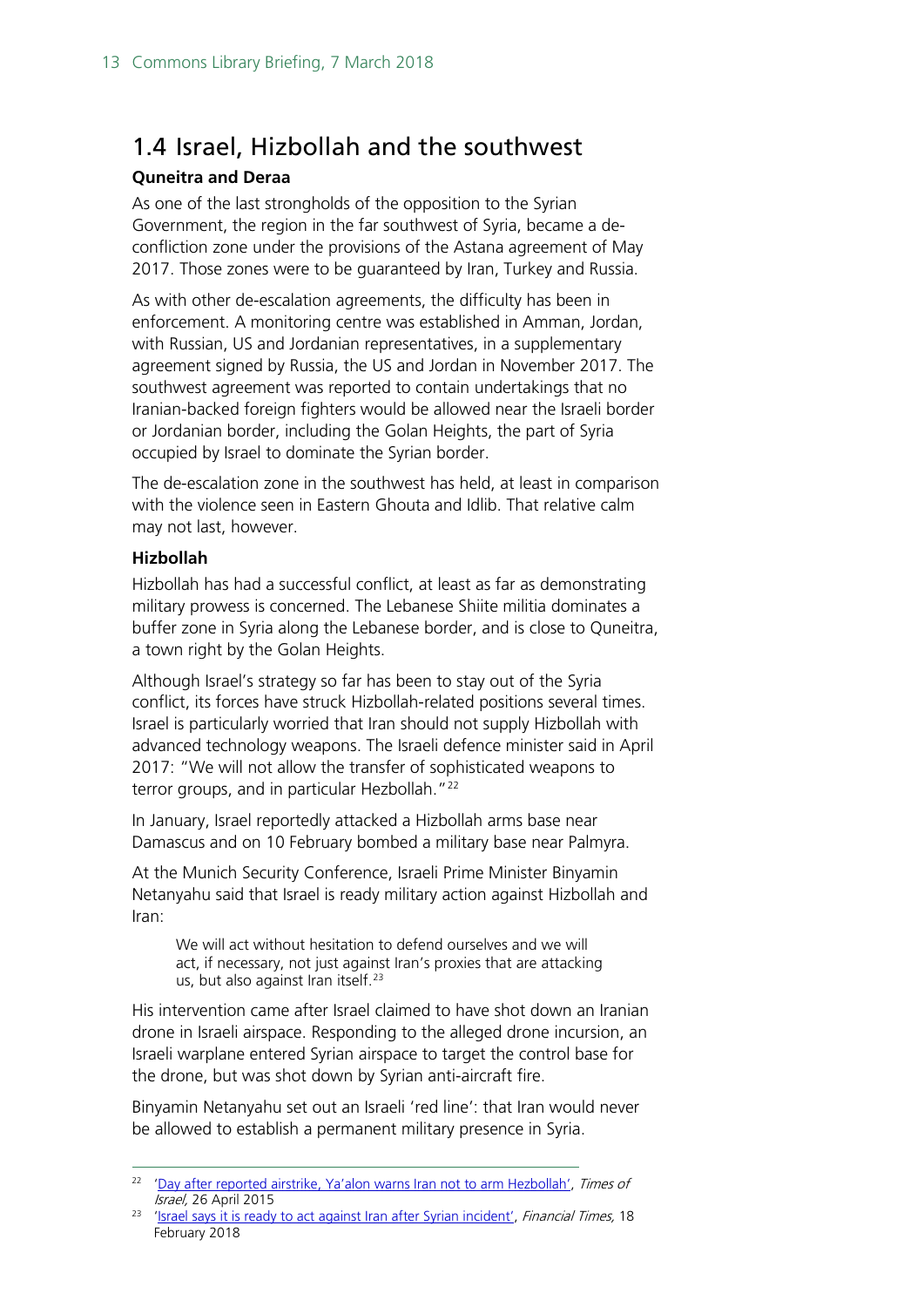As well as threatening direct action, an Israeli newspaper has reported that Sunni rebel forces in the Golan Heights area have been receiving support in the form of arms, ammunition and money from Israel.<sup>[24](#page-13-0)</sup>

An analyst for the International Crisis Group argues that Iran-allied militias and Israel are on a collision course at present, that a war between Hizbollah and Israel would do massive damage to both Lebanon and Israel, and that Russia should broker a compromise between Iran and Israel:

Moscow should […] seek to broker an Israeli-Iranian modus vivendi in Syria, one in which Iran waives construction of precision missile facilities and its military infrastructure in Syria and Israel acquiesces to foreign forces remaining in the rest of Syria pending a deal on the country's future.

To some in Israel, this arrangement would be a concession too many.

But Russia is not only a constraint on Israel, it also could be of use as the only actor that has at least some leverage over Iran and its partners.

Helping Israel avoid an all-out war that it does not want to fight would be no small service.[25](#page-13-1)

<span id="page-13-0"></span><sup>&</sup>lt;sup>24</sup> 'To Push Iran Back, Israel Ramps Up Support for Syrian Rebels, 'Arming 7 Different [Groups'',](https://www.haaretz.com/israel-news/with-eye-on-iran-israel-increases-military-support-for-syrian-rebels-1.5826348) Haaretz, 21 February 2018

<span id="page-13-1"></span><sup>&</sup>lt;sup>25</sup> Ofer Zalzberg, 'Russia Should Broker a Modus Vivendi in Syria Between Israel, Iran [and Hizbollah'](https://www.crisisgroup.org/middle-east-north-africa/eastern-mediterranean/israelpalestine/russia-should-broker-modus-vivendi-syria-between-israel-iran-and-hizbollah?utm_source=Sign+Up+to+Crisis+Group%27s+Email+Updates&utm_campaign=54f304a786-EMAIL_CAMPAIGN_2018_02_05&utm_medium=email&utm_term=0_1dab8c11ea-54f304a786-359581601), Jerusalem Post, 9 February 2018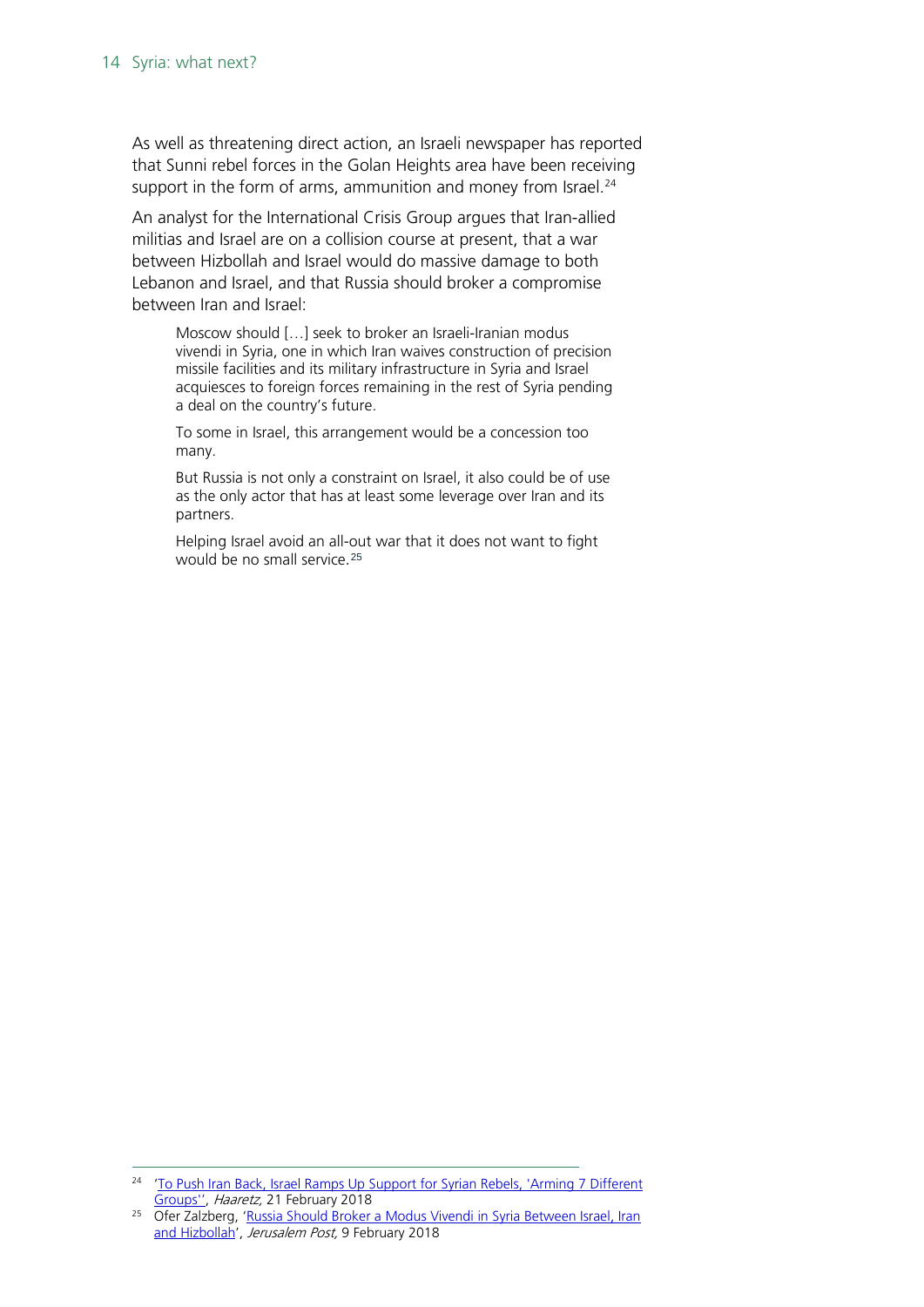## <span id="page-14-0"></span>2. Chemical weapons

The UN panel investigating allegations of chemical weapons usage in Syria, the Joint Investigative Mechanism, sent its most recent report to the UN Secretary General in October 2017. It found that ISIS had probably fired mustard gas shells at Umm Hawsh in 2016 and that the Syrian Government had probably used sarin in an attack on Khan Sheikoun in April 2017.<sup>[26](#page-14-1)</sup>

In In a sign of continuing commitment to the Assad government and opposition to Western powers on Syria, on 16 November 2017 Russia vetoed the extension of the mandate of the chemical weapons inspection team (the Joint Investigative Mechanism) in Syria.<sup>[27](#page-14-2)</sup> Russia denied that it was responsible for the demise of the JIM, saying that Western powers were using the team against Damascus and had refused to entertain Moscow's draft of the resolution, which would have amended the JIM's mandate.

Meanwhile, there were continued reports of chlorine being used as a weapon in Eastern Ghouta and in Idlib. Because of its many peaceful uses, chlorine is not included in the substances banned by the Chemical Weapons Convention, which Syria signed up to in September 2013. It is, however, a chemical weapon with disastrous effects: it can cause permanent lung damage which can be fatal. Chlorine also affects the eyes and skin.

In February 2018, an internal UN report indicated that North Korea had been supplying parts for the Syrian chemical weapons programme.<sup>[28](#page-14-3)</sup>

<span id="page-14-1"></span><sup>&</sup>lt;sup>26</sup> Letter dated 26 October 2017 from the Leadership Panel of the Organisation for the [Prohibition of Chemical Weapons-United Nations Joint Investigative Mechanism](https://drive.google.com/file/d/0ByLPNZ-eSjJdcGZUb0hqalFOa0hhdEZ3WlBvZmRnajFRV3pr/view)  [addressed to the Secretary-General](https://drive.google.com/file/d/0ByLPNZ-eSjJdcGZUb0hqalFOa0hhdEZ3WlBvZmRnajFRV3pr/view)

<span id="page-14-2"></span><sup>&</sup>lt;sup>27</sup> ['Syria: Russia blocks extension of chemical attacks probe',](http://www.bbc.co.uk/news/world-middle-east-42020959) BBC News Online, 17 November 2017

<span id="page-14-3"></span><sup>&</sup>lt;sup>28</sup> ['U.N. Links North Korea to Syria's Chemical Weapons Program',](https://www.nytimes.com/2018/02/27/world/asia/north-korea-syria-chemical-weapons-sanctions.html) New York Times, 27 February 2018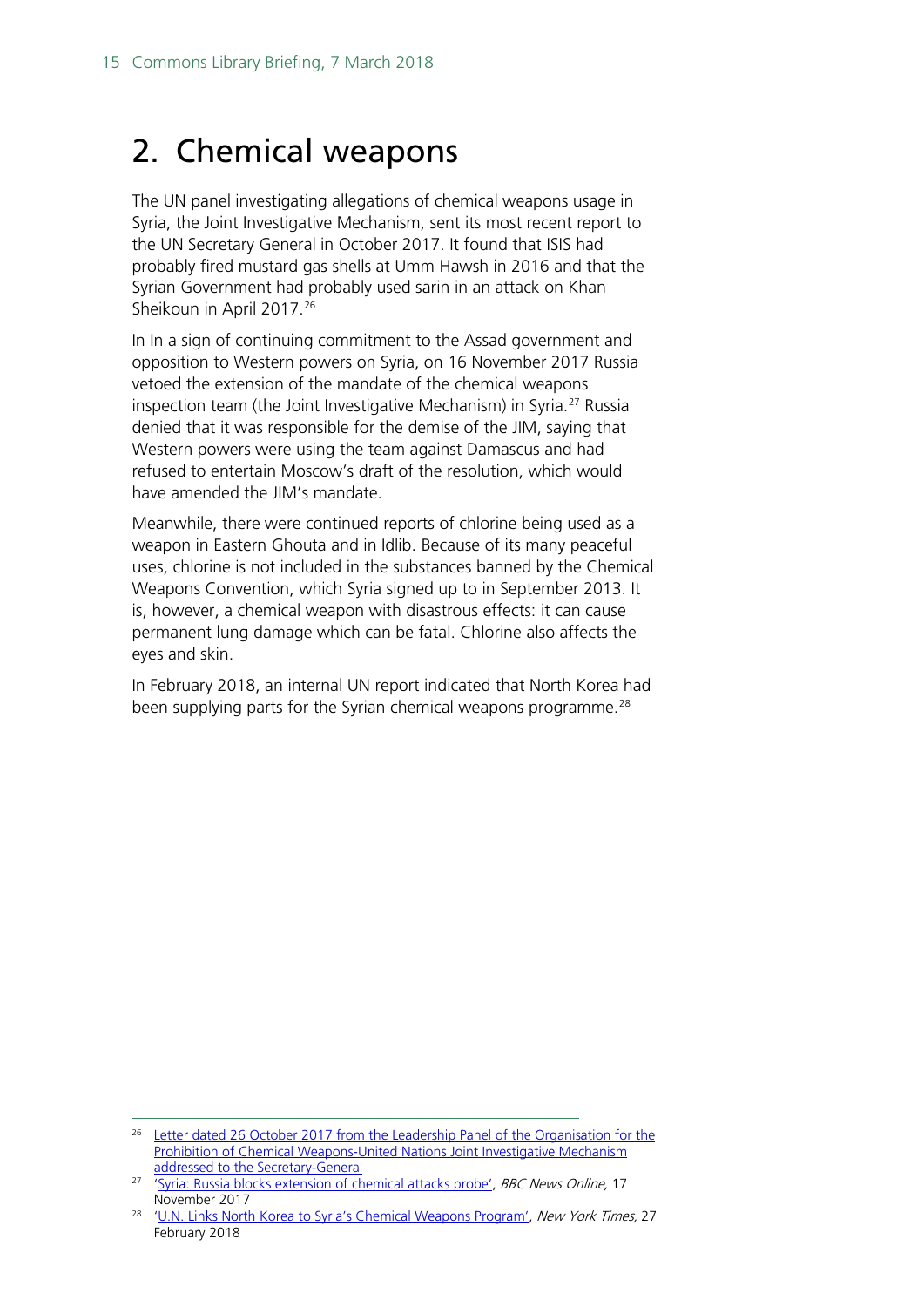# <span id="page-15-0"></span>3. Political negotiations

Russia has an increasingly important role in deciding what happens next in Syria, helped by several thousand military personnel on the ground in seven military bases and elsewhere.

The Astana process, led by Russia, Turkey and Iran, has partly eclipsed the UN-led Geneva process.

Russian, Iranian and Turkish leaders, along with some representatives of the opposition met in the Russian resort of Sochi in November 2017 to discuss Syria. The meeting proposed to continue with the ceasefire regime installed in January 2017 after a conference between the same parties in Astana, the Kazakh capital, and promised to meet again as necessary. The communiqué emphasised the success of the three countries' collaboration:

The Presidents expressed the hope that the progress in resolving Syrian crisis achieved through cooperation of Iran, Russia and Turkey would have а positive effect on the overall situation in the region, and reduce the risk of ethnic and sectarian divide.<sup>[29](#page-15-1)</sup>

The leaders proposed a conference on the future of Syria.

Analysts say that the Russian-led process has increasingly eclipsed the UN-led process and UN Special Envoy Staffan de Mistura. Nevertheless, the apparent political payoff of the Russian military engagement in Syria may be fragile. The alliance with Iran is tactical. The two countries' fundamental interests are not aligned and alliance may soon turn to competition. Turkey has now clashed with pro-Government forces in Afrin, undermining their participation in the Astana process. Even countries with more money to spend have found the job of establishing stability in the region very difficult.

In January 2018, UN-led talks in Vienna collapsed, with no progress on the essential elements of UN Security Council Resolution 2254: a transitional governing body, the drafting of a constitution and UNsponsored parliamentary and presidential elections. In a communiqué issued after the talks, Staffan de Mistura expressed frustration:

I share the immense frustration of millions of Syrians, inside and outside the country, at the lack of a political settlement to date. I hope that the forthcoming Congress of the Syrian National Dialogue in Sochi will contribute to a revived and credible intra-Syrian talks process under the United Nations in Geneva in accordance with resolution 2254, which I intend to reconvene in the near future. [30](#page-15-2)

The Secretary General gave permission for the Special Envoy to go to Sochi, the Russian resort on the Black Sea, for the next round of the Astana process.

<span id="page-15-1"></span><sup>&</sup>lt;sup>29</sup> [Joint statement by](http://en.kremlin.ru/supplement/5256) Presidents of Iran, Russia and Turkey, 22 November 2017

<span id="page-15-2"></span><sup>&</sup>lt;sup>30</sup> Statement of Special Envoy for Syria Staffan de Mistura at the conclusion of the [special round 9 meeting of the UN-convened](https://www.un.org/sg/en/content/sg/note-correspondents/2018-01-26/note-correspondents-statement-special-envoy-syria-staffan) intra-Syrian talks in Vienna', UN Secretary General press release, 26 January 2018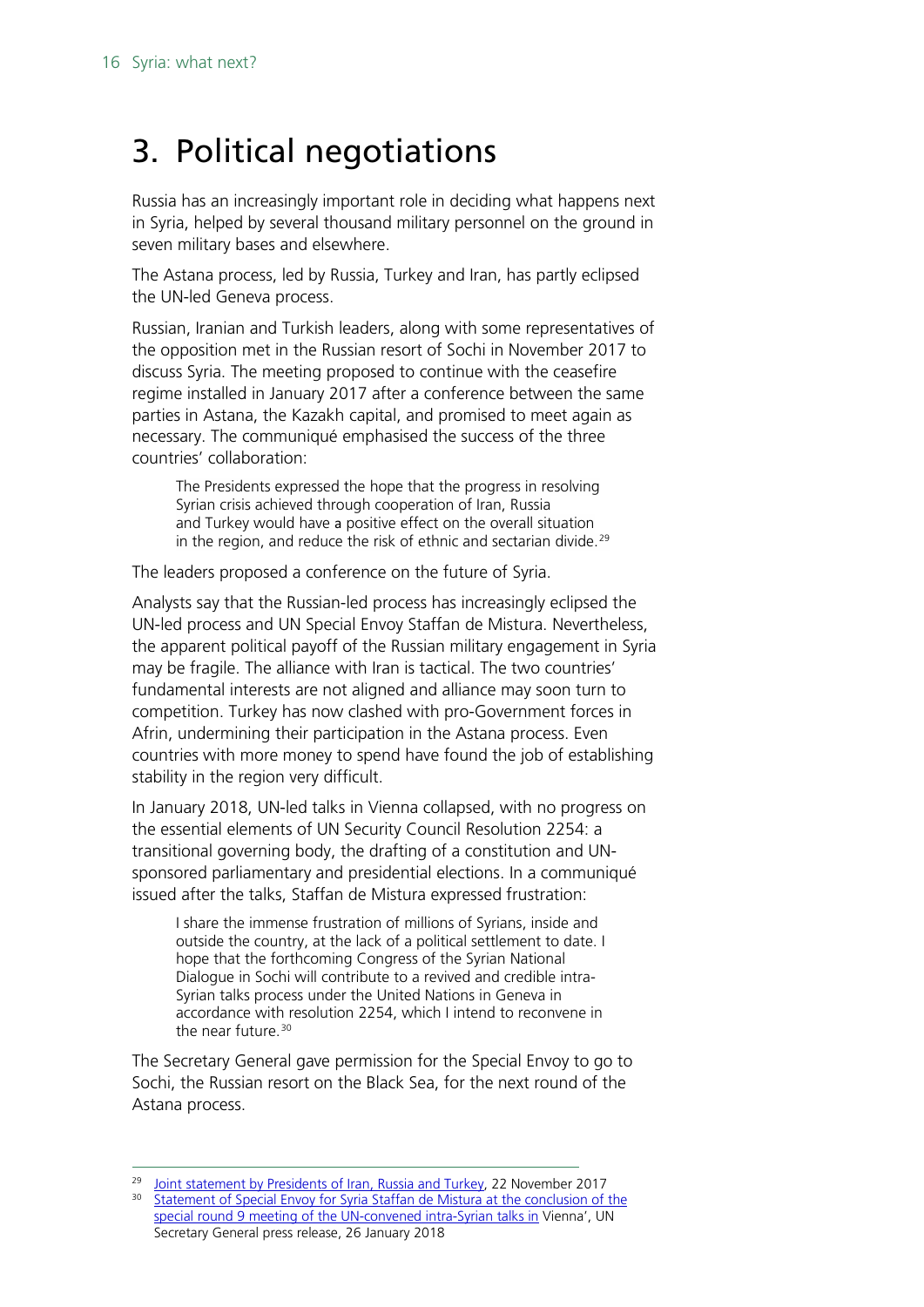#### **Sochi meeting January 2018**

Continuing the process started in the Kazakh capital, a new conference was held in Russia in January 2018. Most Syrian opposition groups boycotted the talks, including representatives of the Kurds, who hold nearly a quarter of Syrian territory. The Syrian Negotiating Committee, the UN-recognised Syrian opposition body, also did not attend.

Some Syrian opposition representatives based in Turkey that did attend then refused to leave the airport because of the Assad insignia in the airport, something they said had been promised would not be there. Sergey Lavrov, the Russian foreign minister, was heckled by a participant over the Russian bombing campaign.[31](#page-16-0)

There was some progress on the composition of a Constitutional Committee that will be set up to draft constitutional changes. The committee would include representatives of most facets of Syrian society, according to the participants.

De Mistura said:

We never had the government side and the opposition actually getting involved in a discussion of a new constitution, because they were not in agreement. I think we have reached that point.<sup>[32](#page-16-1)</sup>

The Syrian Negotiating Committee criticised the fact that de Mistura had participated; critics say that the members of the Syrian opposition that did attend were those closest to the Government.

The Secretary General said at Munich that the Astana and Geneva processes are not in competition – and that the UN remains fully committed to "energising" the Geneva process.<sup>33</sup>

<span id="page-16-0"></span><sup>31</sup> ['Syrian Peace Talks in Russia: 1,500 Delegates, Mostly Pro-Assad',](https://www.nytimes.com/2018/01/30/world/middleeast/syria-russia-sochi-talks.html) New York Times, 30 January 2018

<span id="page-16-1"></span><sup>&</sup>lt;sup>32</sup> ['Russia-backed Syrian peace talks agree deal on new constitution',](https://www.theguardian.com/world/2018/jan/31/russia-backed-syrian-peace-talks-deal-constitution-un) Guardian, 31 January 2018

<span id="page-16-2"></span><sup>&</sup>lt;sup>33</sup> António Guterres, 'Address at the Opening Ceremony of the Munich Security [Conference'](https://www.un.org/sg/en/content/sg/speeches/2018-02-16/address-opening-ceremony-munich-security-conference), UN Secretary General press release, 16 February 2018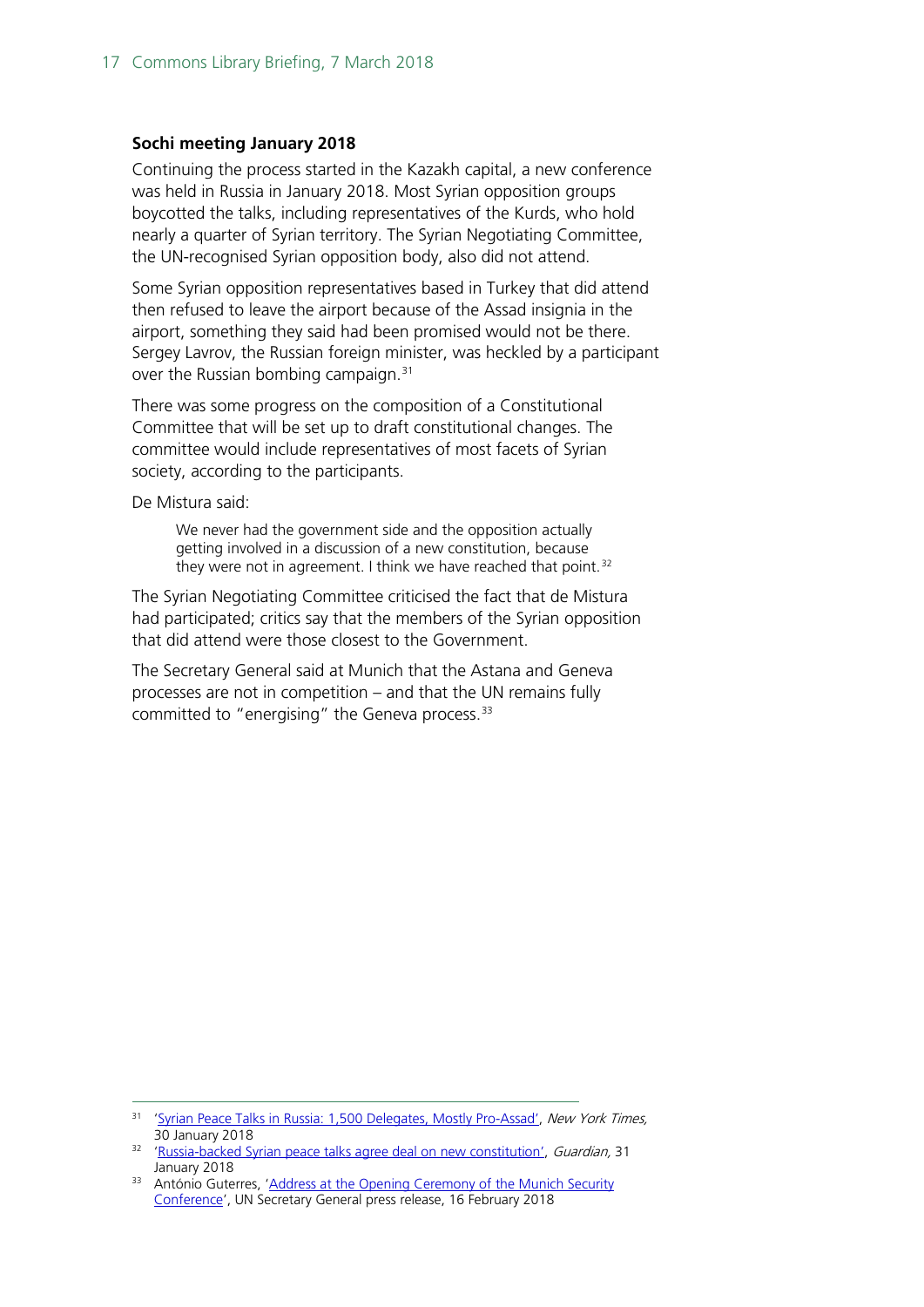# <span id="page-17-0"></span>4. Outlook

#### **Russia**

Russia is demonstrating its greater influence in Syria than the West by hosting talks such as those at Sochi, having managed to draw Turkey into its alliance with Iran. While Russia has declared 'victory' in Syria and said that its troops can now come home, in reality, the situation remains very difficult. There were various pieces of common ground between Iran, Turkey, Russia and Syria: the US should be challenged, ISIS should be defeated, that the Assads should hold on to power. With ISIS holding negligible territory and the immediate threat to the Syrian government gone, two of those goals have been fulfilled and that has made the alliance less manageable. Turkey's main concern has increasingly been the Kurds.

Russia has not been able to extract compromises from the Syrian Government to help move the country towards stability and allow Russian forces to completely withdraw. The Syrian Government has continued to obstruct the delivery of humanitarian aid in the deescalation zones. The Syrians are also still implacably opposed to a new constitution – they only want to talk about amending the existing one – and are resisting presidential elections, since they would be a threat to the survival of the Assads in power.

To achieve a stable outcome, Russia needs international support for a political settlement somewhere along the lines of UN Resolution 2254. This would unlock international funding for reconstruction – indispensable for stability. Russia has not rejected the Geneva process, describing the Astana process as a contribution to the Geneva process and to the pursuit of the objectives of UN Security Council Resolution 2254.

#### **US**

The US has pledged not to bring home its troops until agreement is reached on a new presidential election supervised by the UN. The true level of US commitment to a presence remains unpredictable, as does much of the present Administration's Middle East policy. However, the US seems likely to want to hold on to its current position, where some 2,000 US troops alongside Kurdish forces control about a quarter of Syrian territory, to strengthen its hand at any negotiations over the future of Syria.

The recent Turkish offensive against the Kurds in Afrin clouds the US-Kurdish alliance, however, pointing up the US problem with two allies in the Syrian conflict that are sworn enemies. The Administration is reportedly divided on whether to prioritise the Turkish alliance or collaboration with the Kurds.

#### **Iran**

Iran is much closer to the position of the Assad Government than Russia is. The Iranian alliance with Syria depends on Syria not becoming dominated by its Sunni majority, so free presidential elections are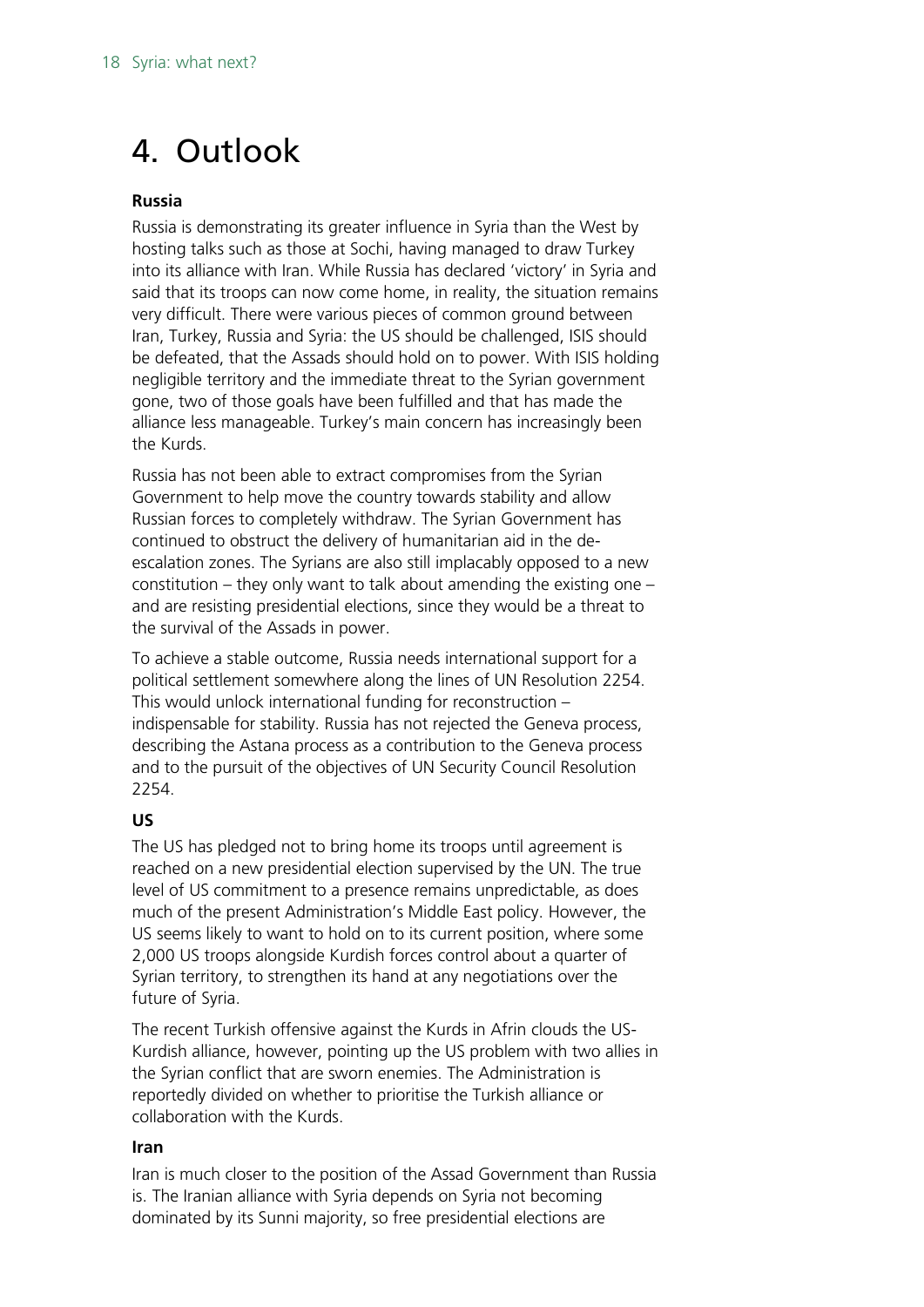difficult for the Iranians. And Iran in many ways has a stronger grip on the situation on the ground than Russia; between Hizbollah and other Shiite militias, plus Islamic Revolutionary Guards Corps and special forces, Iran has been indispensable to the effort to shore up the Assads.

Iran's long-term aim is to ensure a friendly regime in Syria and to establish a stronger military presence in Syria, perhaps with military bases and a Syrian militia organisation mirroring the IRGC/Hizbollah.

#### **Turkey**

Since the success of the Syrian Kurds in controlling large areas of northern Syria, Ankara's main concern has been the alleged terrorist threat that presents to Turkey. With ISIS now looking less of a threat, Turkey have been free to concentrate on the Kurds. The Kremlin sees an interest in the damage to Turkish/US relations that that represents, but has recently been encouraging the Syrian Government to come to the aid of the Kurds against the Turks; Turkey's future in the three-way alliance is not clear.

It seems likely that the Turkish leadership has an eye on the presidential and parliamentary elections due in November 2019, and that part of their strategy is to take a strongly nationalist line against both the Kurds and the US.

#### **Israel**

Commentators are increasingly worried about the possibility of Israel being drawn further into the Syrian conflict, and maybe into a battle with Hizbollah in Lebanon. Israel is already taking action against Hizbollah and has supported Sunni Syrian rebels. As Iran strengthens its position in Syria and the Syrian conflict has allowed Hizbollah to flex its muscles, Israel has made stronger statements of its intent to resist. After a meeting in Russia, Binyamin Netanyahu said:

I told [Vladimir Putin] that Israel views with severity two developments. One, the attempts by Iran to base itself militarily in Syria and the second, Iran's attempt to produce in Lebanon accurate weapons against the state of Israel. I made it clear to him that we will not agree to any of those developments and we will act accordingly.<sup>[34](#page-18-0)</sup>

A direct Israel-Iran clash could be catastrophic.

<span id="page-18-0"></span><sup>&</sup>lt;sup>34</sup> ['Israel PM visits Russia for talks on Iran's actions in Syria',](https://apnews.com/00b20f98a2f4409c873d604f93de279a) AP, 29 January 2018